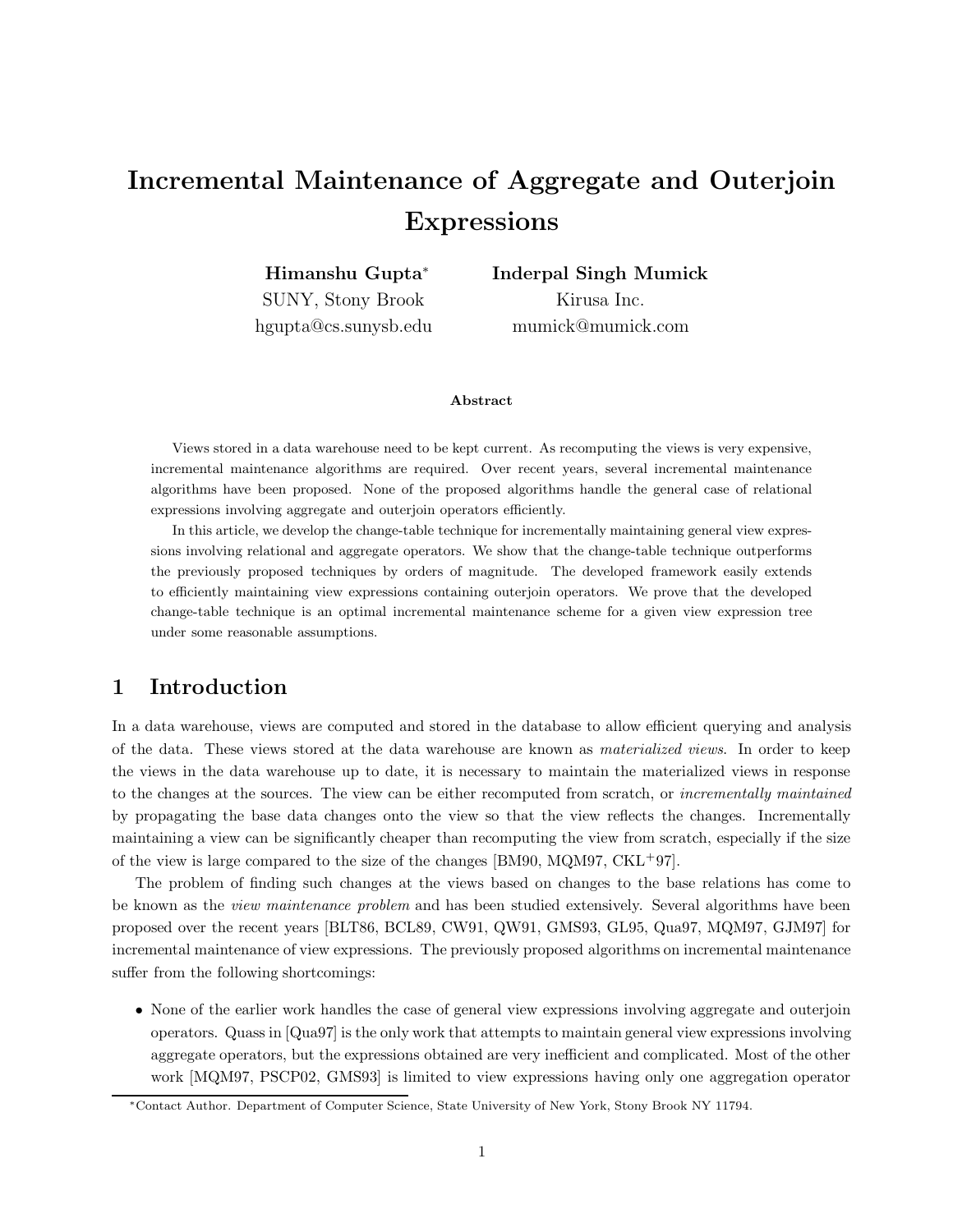as the last operator of the expression tree. Gupta et al. in [GJM97] show how to maintain a simple outerjoin view, but do not address general expressions involving outerjoin operators.<sup>1</sup>

• To date, most of the incremental maintenance approaches compute and propagate insertions and deletions at each node in a view expression tree, which could be very inefficient in view expressions that involve aggregation or outerjoin operators.

Our Contributions. In this article, we develop the change-table technique for incremental maintenance of general view expressions involving aggregate and outerjoin operators. Change table of a particular view is applied to the view using a special refresh operator. We develop techniques for computation and propagation of change tables through various operators in a given view expression, in response to changes at the base relations. In contrast to the previously developed techniques which propagate data in terms of insertions and deletions through a view expression, our developed change-table technique propagates data (in terms of change-tables) as well as action (in terms of parameters of the refresh operation) through the given view expression. We show that the developed change-table framework yields very efficient incremental maintenance expressions for general view expressions.

Paper Organization. In the rest of this section, we present some basic notation used throughout this article. Section 2 presents a motivating example that illustrates the idea behind this paper and contrasts previous techniques with the change-table technique developed in this article. The example shows that the changetable technique outperforms the previously proposed techniques by orders of magnitude. In Section 3, we briefly describe how our work fits in the previous frameworks of incremental view maintenance algorithms. In Section 4, we define the refresh operator used to apply the changes represented as a change table and briefly outline its implementation. In the following section, we discuss propagation of change tables that originate at an aggregate operator. Section 6 discusses propagation of change tables that originate at an outerjoin node. We discuss the optimality of our techniques under some reasonable cost model in Section 7. A brief survey of related work is presented in Section 8. Finally, we present our concluding remarks in Section 9.

Notations. We consider only bag semantics in this article, i.e., all the relational operators used are duplicatepreserving. We use  $\forall$  to denote bag union,  $\div$  to denote monus (bag minus),  $\nabla E$  to denote deletions from a bag-algebra expression  $E, \Delta E$  to denote insertions into  $E, \sigma_p$  to denote selection on condition p,  $\Pi_A$  to denote duplicate-preserving projection on a set of attributes  $A, \pi$  to denote the generalized projection operator (note that we use slightly different symbols for duplicate-preserving projection (Π) and for generalized projection ( $\pi$ ) operators),  $\times$  to denote cross-product,  $\bowtie$  to denote natural join, and  $\bowtie$ <sub>J</sub> and  $\mathcal{L}_{\mathcal{J}}$  to denote join and full outerjoin operations with the join condition J. The symbols  $\stackrel{lo}{\bowtie}$  and  $\stackrel{ro}{\bowtie}$  are used for left and right outerjoin respectively. Also,  $Attrs(J)$  denotes the set of attributes used in a predicate J or a relation J.

The only operators that may require explanation are the outerjoin and generalized projection operators. The (full) *outerjoin* differs from an ordinary join by including in the result any "dangling"<sup>2</sup> tuple of either relation after "padding" it with NULL's in those attributes that belong to the other relation. For example,  $R(A, B) \nleq_{R,B=S,B} S(B, C)$  will include a tuple  $(a, b, \text{NULL}, \text{NULL})$ , if  $(a, b) \in R$  and  $(b, c) \notin S$  for any c. One variant of the outerjoin operator is a *left* (*right*) outerjoin, where the dangling tuples of only the left (right) operand relation are padded with NULL's and included in the result. Hence, in the above example,  $(a, b, \text{NULL}, \text{NULL})$  would be included in  $R \overset{lo}{\bowtie}_J S$ , but not in  $R \overset{co}{\bowtie}_J S$ . The *generalized projection* operator

<sup>&</sup>lt;sup>1</sup>In work done concurrently with ours, Griffin and Kumar [GK98] derived expressions for propagating insertions and deletions through outerjoin operators.

<sup>&</sup>lt;sup>2</sup>Dangling tuples are the ones that fail to join with any tuple from the other relation.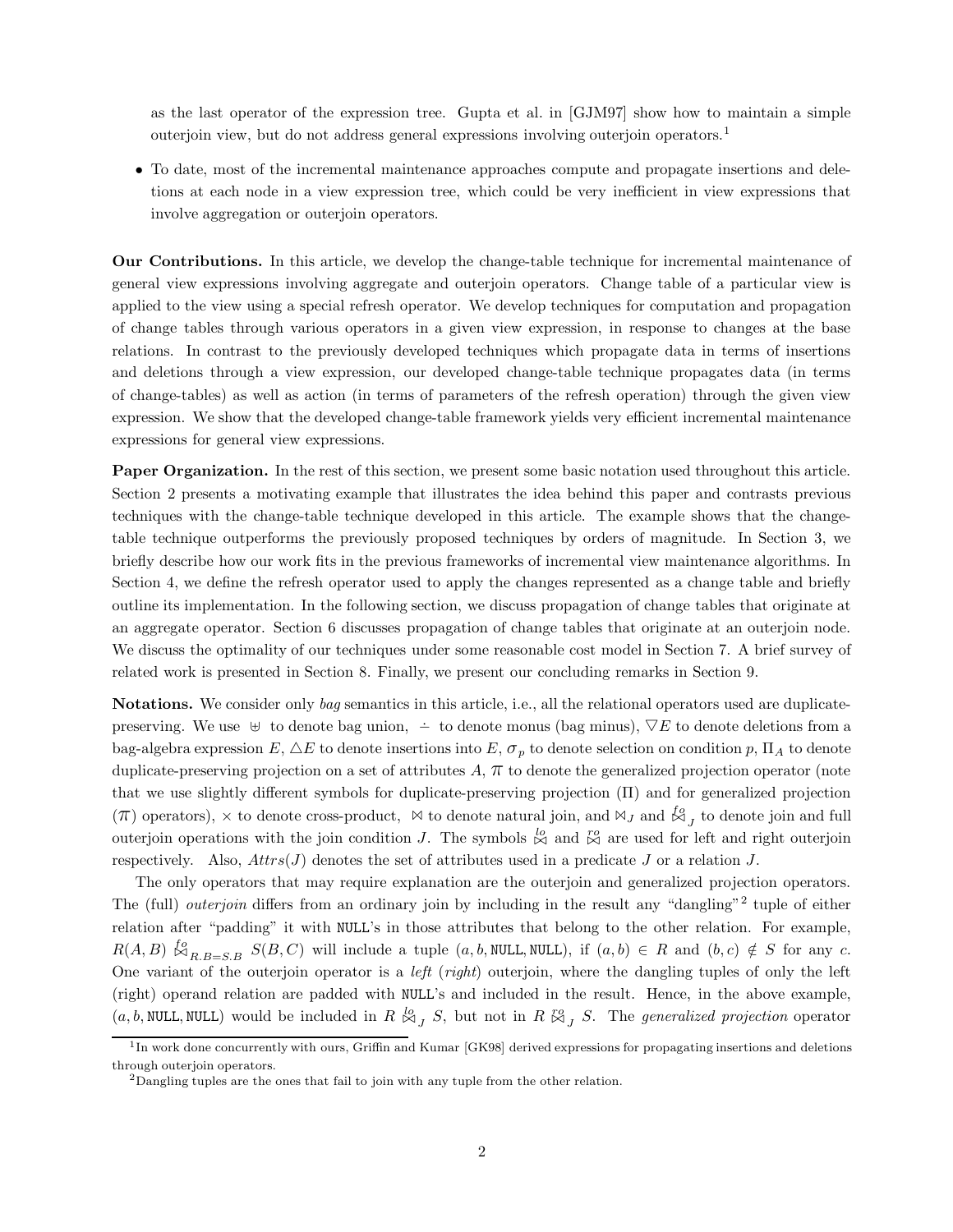introduced in [GHQ95] is used to algebraically represent the groupby operation of SQL. For example, we could use the following expression to define the SISales view of Example 1 on the next page.

 $SISales = \pi_{storeID,itemID,SumSISales = sum(price),NumSISales = count(*)(\sigma_{date>1/1/95}(sales))$ 

We will explain the notation  $\equiv_G$  in Section 5.

# 2 Motivating Examples and Previous Approaches

### EXAMPLE 1

Relations. Consider the classic example of a warehouse containing information about stores, items, and day-to-day sales. The warehouse stores the information in three base relations viz. stores, items, and sales having the following schemas.

> stores(storeID, city, state) items(itemID, category) sales(storeID, itemID, date, price)

For each store location, the relation stores contains the storeID, the city, and the state in which the store is located. For each item, the relation items contains its itemID and its category. An item can belong to multiple categories. The relation sales contains detailed information about sales transactions. For each item sold, the relation sales contains a tuple storing the storeID of the selling store, itemID of the item sold, date of sale, and the sale price.



Figure 1: Example 1. a) Relations and Views. b) Instance of base relations and insertions into sales. [The aggregated column names have been omitted or shortened for clarity.]

Views. Consider the views SISales, CitySales, and CategorySales defined over the base relations as shown in Figure 1(a). The view SISales computes for each storeID and itemID the total price of items sold after 1/1/95. The view SISales is an intermediate view used to define the views CitySales and CategorySales. The view CitySales stores, for each city, the total number and dollar value of sales of all the stores in the city. The view CategorySales stores the total sale for each category of items. All the above described views consider only those sales that occur after 1/1/95. The views CitySales and CategorySales are stored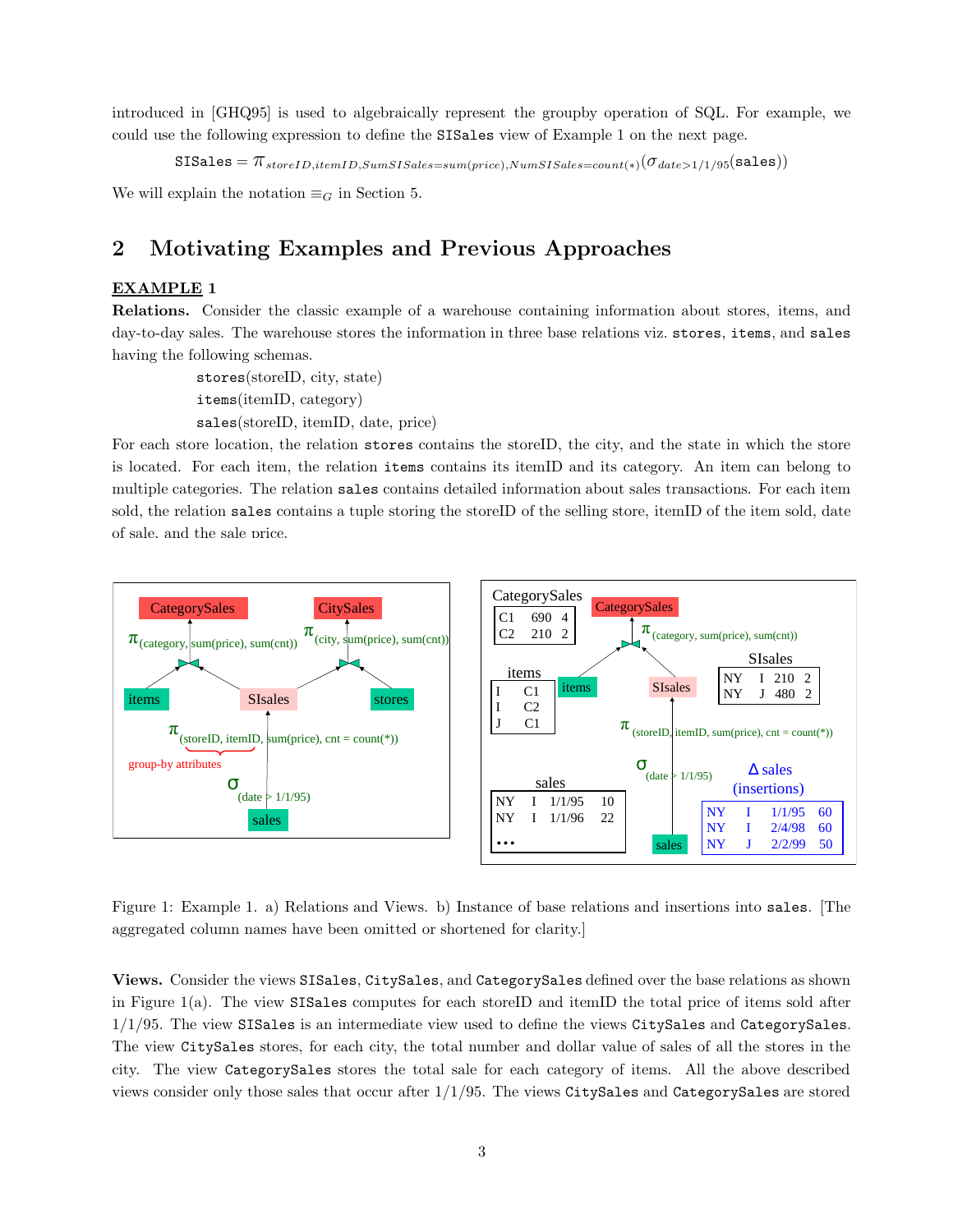(materialized) at the data warehouse and this is represented below by the keyword "MATERIALIZED"<sup>3</sup> in the SQL definitions of the views. We wish to maintain these materialized views in response to insertions to the base relation sales for the instance shown in Figure 1(b).

CREATE VIEW SISales AS SELECT storeID, itemID, sum(price) AS SumSISales, count(∗) AS NumSISales FROM sales WHERE date  $> 1/1/95$ GROUP BY storeID, itemID;

CREATE MATERIALIZED VIEW CitySales AS SELECT city, sum(SumSISales) AS SumCiSales, sum(NumSISales) AS NumCiSales FROM SISales, stores WHERE SISales.storeID = stores.storeID GROUP BY city;

CREATE MATERIALIZED VIEW CategorySales AS SELECT category, sum(SumSISales) AS SumCaSales, sum(NumSISales) AS NumCaSales FROM SISales, items WHERE SISales.itemID  $=$  items.itemID GROUP BY category;

Previous Techniques. Of the previous approaches, only [Qua97] provides techniques to maintain general view expressions involving aggregate operators. Prior works in [GMS93], [GL95], and [MQM97] consider aggregates, but in a very limited fashion. The works of [GL95], [PSCP02], and [MQM97] are restricted to views that have at most one aggregate operator as the last operator in the view expression.<sup>4</sup> In contrast, the techniques developed in this article apply to general view expressions involving aggregate and outerjoin operators. Also, group-by attributes are not allowed in [GL95], and [MQM97] maintains views on star schemas only. Thus, for the case of general view expressions involving aggregate operators, we can compare our techniques with that of [Qua97] only.

Griffin and Libkin in [GL95] update view expressions by recursively computing insertions and deletions for each of the subexpressions in the view expression in response to changes at the base relations. Quass in [Qua97] extends the techniques in [GL95] by including aggregate operators. In our example, the insertions to sales,  $\triangle$ sales, result in insertions ( $\triangle$ SISales) and deletions ( $\nabla$ SISales) to the view SISales, which is an aggregate view over the base relation sales. The expressions that compute  $\triangle$ SISales and  $\nabla$ SISales, as derived in [Qua97], are quite complex (see Appendix A). As SISales is not materialized, the maintenance expressions for SISales essentially recompute the aggregate values of the affected tuples in SISales from the base relation sales. Using the propagation equations from [Qua97], one can propagate  $\triangle$ SISales and  $\nabla$ SISales upwards to obtain expressions for  $\nabla$ CitySales,  $\triangle$ CitySales,  $\nabla$ CategorySales, and  $\triangle$ CategorySales. Figure 2(a) illustrates the [Qua97] technique for updating CategorySales in response to insertions into sales. As emphasized in the figure, the computation of  $\triangle$ SISales and  $\nabla$ SISales require querying the base relation sales, because the intermediate view SISales is not materialized.

<sup>&</sup>lt;sup>3</sup>The keyword "MATERIALIZED" is not supported by SQL, but has been introduced in this article.

<sup>&</sup>lt;sup>4</sup>In some cases, view expressions can be rewritten so that aggregation is the last operator, but the rewritten query has worse query performance.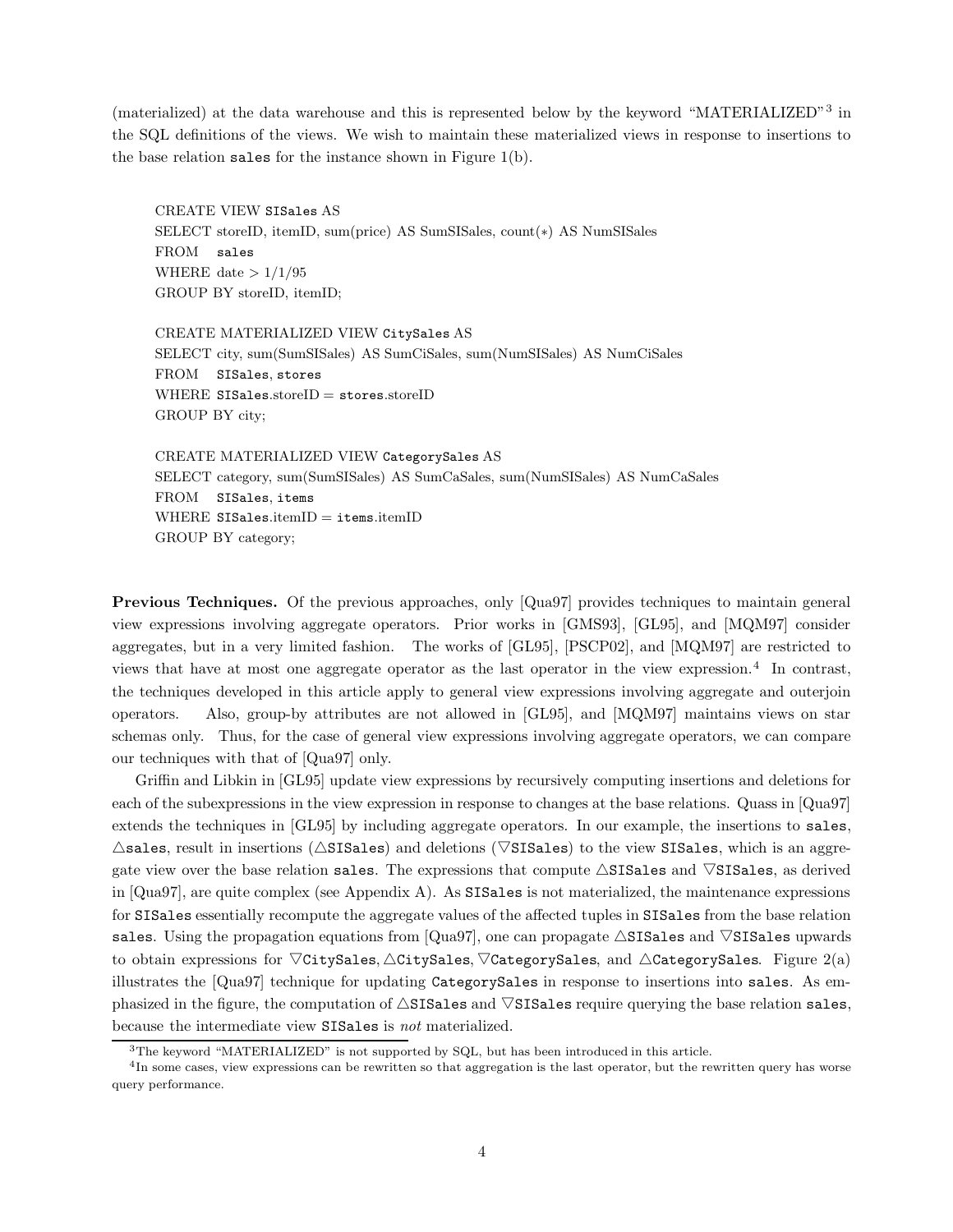

Figure 2: (a) [Qua97] Approach (b) Our Change-Table Approach

Our Techniques. The approach proposed in this article is the following. Instead of computing and propagating insertions and deletions beyond an aggregate node SISales, we compute and propagate a change table for SISales.<sup>5</sup> We show that propagation of change tables yields very efficient and simple maintenance expressions for general view expressions involving aggregate and/or outerjoin operators. The change table cannot be simply inserted into or deleted from the materialized view. Rather, the change table must be applied to the materialized view using a special "refresh" operator, which we will define formally in Section 4. We denote the change table of a view V by  $\Box V$ , and a refresh operator by  $\Box_{\theta}^U$ , where  $\theta$  and U are its parameters specifying join conditions and update functions respectively. However, in this section, we will simply use REFRESH to denote the refresh operator and ignore the refresh parameters.

For our example, we start with computing the change table  $\square$ SISales that summarizes the net changes to SISales. For this first level of aggregates, the expression that computes  $\Box$ SISales is similar to that derived in [MQM97]. The change table □SISales is computed from the insertions and deletions into sales by using the same generalized projection (aggregation) as that used for defining SISales. More precisely,

 $\Box$ SISales =  $\pi_{\text{storeID},\text{itemID},\text{SumSIS} \text{ales}=\text{sum}(\text{price}),\text{NumSIS} \text{ales}=\text{sum}(\text{count})\left(\Pi_{\text{storeID},\text{itemID},\text{price},\text{count}=1}(\sigma_p(\triangle \text{sales}))\right)$  $\Pi_{storeID, itemID, price= -price, count=-1}(\sigma_p(\nabla sales))),$  where p is  $(data > 1/1/95)$ 

Figure 2(b) presents an instance of the base relation sales and the table  $\triangle$ sales, which is the set of insertions into sales. For the given tables, Figure 2(b) also shows the computed table  $\square$ SISales. Next we propagate the change table  $\Box$ SISales upwards to derive expressions for the change tables  $\Box$ CitySales and  $\Box$ CategorySales.

 $\Box$ CitySales =  $\pi_{city,SumCisales=sum(SumsISales),NumCisales=sum(NumsISales)(\Box SISales \Join Stores)$  $\Box$ CategorySales =  $\pi_{category,SumCasales=sum(SumSISales),NumCasSales=sum(NumSISales)}(\Box$ SISales  $\land$  items)

Figure 2(b) shows the change table  $\Box$ CategorySales for the instance of the base table items in Figure 1(b). The change table  $\Box$ CitySales can be similarly computed. The new propagated change tables are then used to refresh their respective materialized views CitySales and CategorySales using the refresh equations below.

<sup>5</sup>A change table is a general form of summary-delta tables introduced in [MQM97].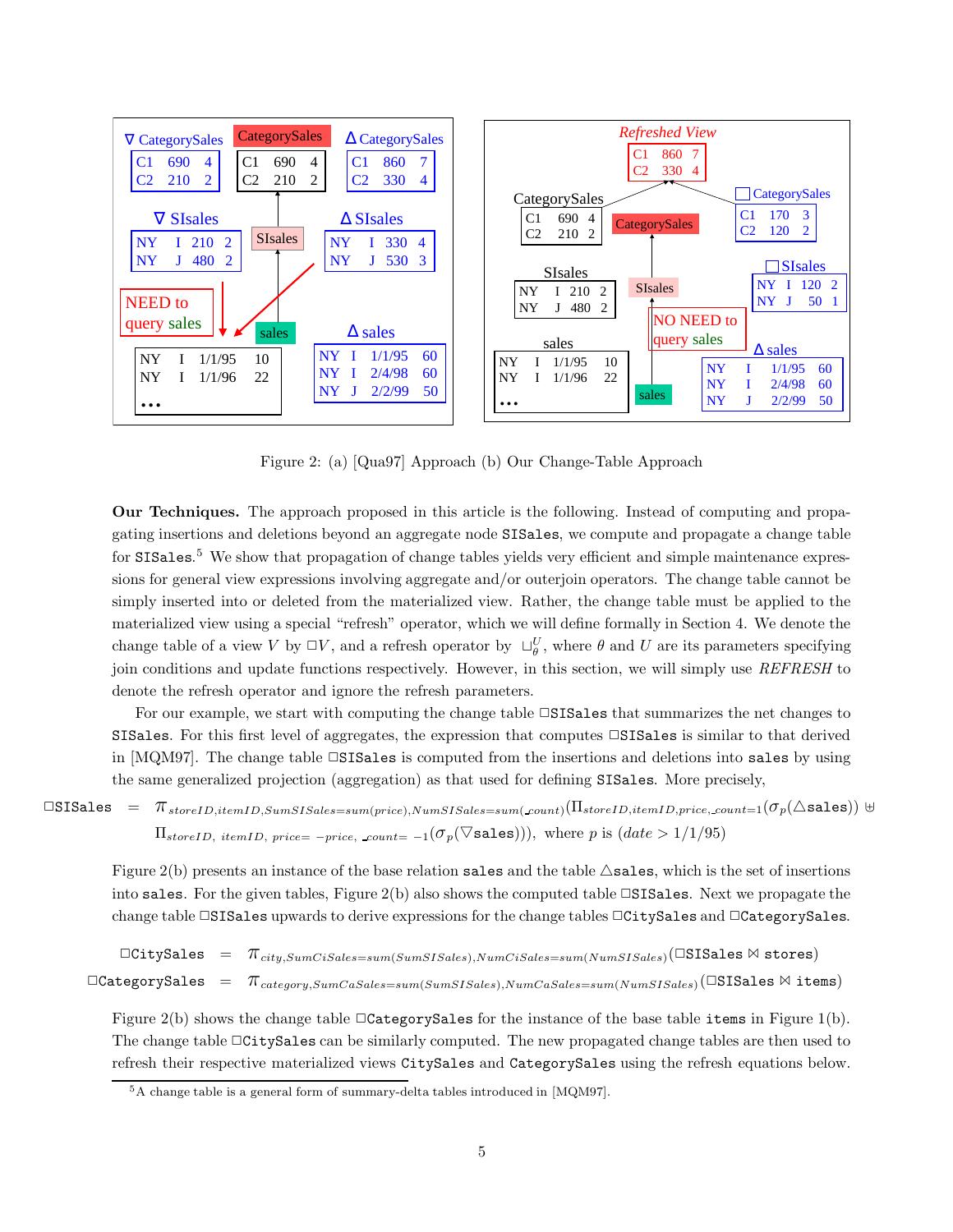| Table                     | Number of     | Changes         | Tuple Reads and Writes |              |
|---------------------------|---------------|-----------------|------------------------|--------------|
|                           | Tuples        | (No. of Tuples) | Previous Work          | Our Approach |
| sales                     | 1,000,000,000 | 10,000          |                        |              |
| stores                    | 1,000         |                 |                        |              |
| InfoStates                | 100           | -               |                        |              |
| items                     | 10,000        |                 |                        |              |
| $V_1$ = SISales           | 1,000,000     | 600             | 610,000 ( $[Qua97]$ )  | 10,000       |
| $V_2$ = CitySales         | 100           | 10              | $1,020$ ([Qua97])      | 1,020        |
| $V_3$ = CategorySales     | 1,000         | 1,000           | $12,000$ ([Qua97])     | 12,000       |
| Total for $V_1, V_2, V_3$ |               |                 | 623,020 [Qua97]        | 23,020       |

Table 1: Benefits of propagating change tables (Materialized views are  $V_2$  and  $V_3$ .)

The details of the refresh equations are given later in Example 4.

#### CitySales = CitySales  $REFRESH$   $\Box$ CitySales, and

#### CategorySales = CategorySales  $REFRESH$   $\Box$ CategorySales

As SISales is not materialized, it does not need to be refreshed. Also, as emphasized in Figure 2(b), we don't need to query the base relation sales for updating CitySales or CategorySales, which results in huge savings. We illustrate the refresh operation by showing how the CategorySales view is refreshed. Figure 2(b) shows the materialized table CategorySales for the given instance of base tables. For each tuple  $\Box v$  in  $\Box$ CategorySales, we look for a matching tuple in CategorySales using the join condition CategorySales.category =  $\Box$ CategorySales.category (specified in one of the parameters of RE-FRESH). For example, the tuple  $\langle C1,170,3\rangle$  in  $\Box$ CategorySales matches with the tuple  $v = \langle C1,690,4\rangle$  of CategorySales. The tuple  $\langle C1,170,3\rangle$  in  $\Box$ CategorySales means that three more sales totaling \$170 have occurred for C1 category. The total number of sales for C1 is now 7 for a total amount of \$860. To reflect the change, the tuple v is updated to  $\langle C1,860,7 \rangle$  by adding together the corresponding aggregated attributes (specified in another parameter of REFRESH).

Cost Comparison. Consider the database sizes shown in Table 1. We assume that the base relation sales has one billion sales transactions, and the base relations stores, InfoStates, and items have 1,000, 100, and 10,000 tuples respectively. We illustrate the various maintenance approaches for the case when 10,000 tuples are inserted into the base relation sales. Table 1 shows the number of tuples changed in the views, as a result of the insertion of 10,000 tuples into sales. The table also shows the number of tuple accesses (reads and writes) incurred by different maintenance techniques to update the materialized views. We explain the computation of these tuple access numbers below.

Cost Model. We have used the simple model of counting tuple accesses for the sake of convenience as orders of magnitude improvement in the number of tuples computed and accessed translates directly into significant improvement in number of disk accesses. In Section 7, we show that the change-table technique is superior to previous techniques under a data warehouse cost model.

Computation of Tuple Accesses. Appendix A shows that the total number of tuples accessed by the [Qua97] technique is 623,020. To compute the number of tuple accesses for our techniques, note that most of the computation is done in computing  $\square$ SISales, which requires 10,000 tuple accesses to read  $\triangle$ sales. Given the small sizes of  $\Box$ SISales, items, and stores, the rest of the computation can be done in main memory and hence, the total number of tuples accesses is 10,000 (to read  $\triangle$ sales) + 11,000 (to read items and stores)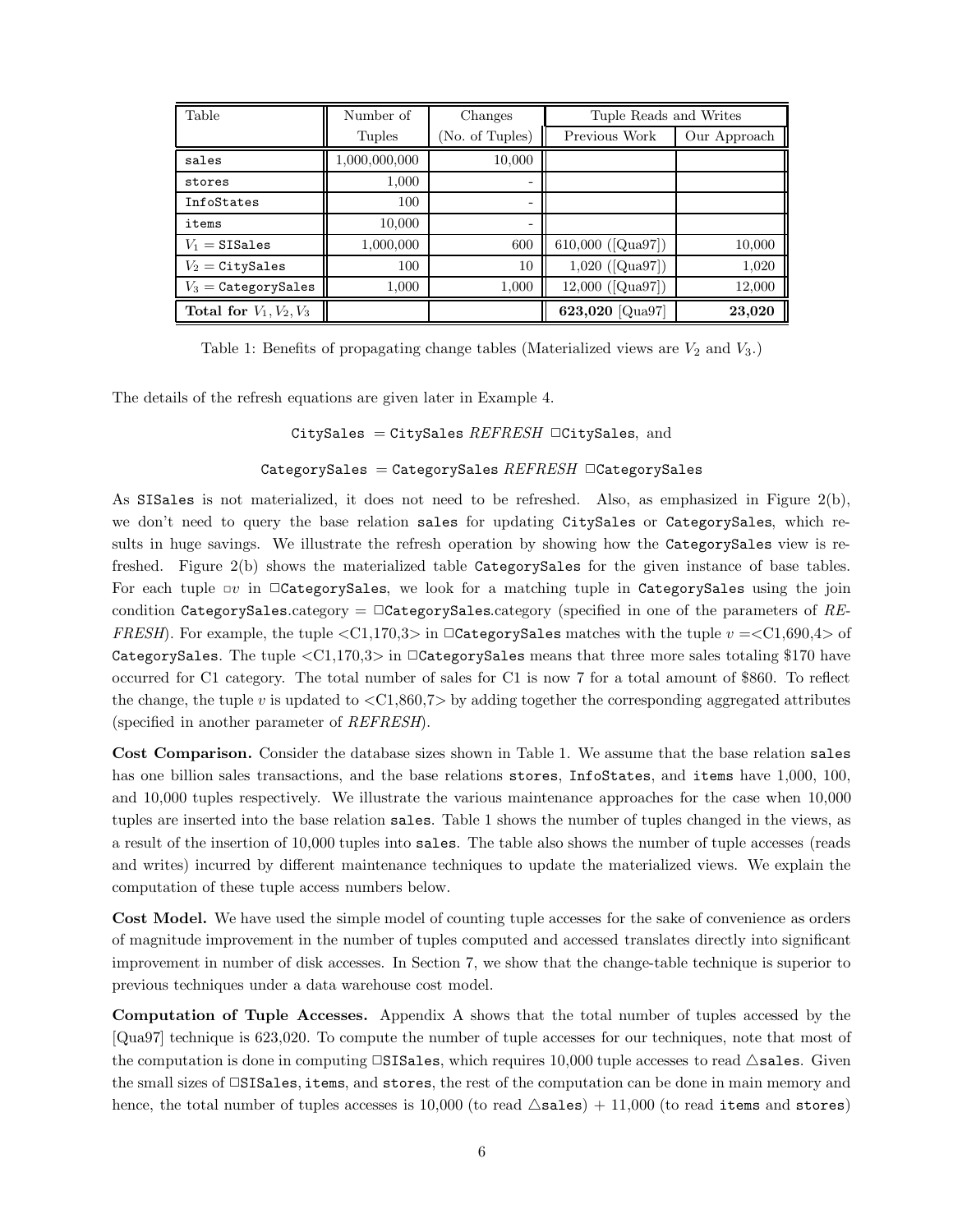$+ 2,020$  (to refresh CitySales and CategorySales) = 23,020, showing that our technique is very efficient in comparison to previous approaches.<sup>6</sup>  $\Box$ 

#### EXAMPLE 2

Outerjoin Views. The change-table technique can also be used for maintenance of view expressions involving outerjoin operators. Outerjoin views are supported by SQL and are commonly used in practice, such as for data integration [GJM96]. We extend the previous example to illustrate our techniques for the case of outerjoin views. For this example, we require another relation InfoStates that stores area and population for each state. We also define views SSInfoand SSFullInfo over the base relations. Only the view SSFullInfo is materialized. The schema of the relation InfoStates and the view definitions are as follows.

> InfoStates(state, area, population)  $\texttt{SSInfo} \;\; = \;\; \texttt{sales} \; \overset{fo}{\bowtie}_{\texttt{sales}.\mathit{storeID} = \texttt{stores}.\mathit{storeID}} \; \texttt{stores}$  $\texttt{SSFullInfo} \;\; = \;\; \texttt{SSInfo} \; \overset{f_Q}{\Join_{\texttt{stores}}}. \mathit{state} = \texttt{InfoStates}. \mathit{state} \; \; \texttt{InfoStates}$

The view SSInfo stores the full outerjoin of the base relations sales and stores, retaining stores that have had no sales due to some reasons and also retaining those sales whose corresponding storeID is missing from the table stores, because, maybe, the table stores has not been updated yet. We define another view SSFullInfo which is the outerjoin view of SSInfo and InfoStates.

Maintenance Expressions. We illustrate our technique for maintaining outerjoin views by deriving maintenance expressions for SSFullInfo view. The net changes to SSInfo, in response to insertions  $\triangle$ sales into sales, can be succinctly summarized in a change table  $\square$ SSInfo. The change table  $\square$ SSInfo is computed, propagated up, and then used to refresh the SSFullInfo view as shown below.

> $\Box \texttt{SSInfo} \;\; = \;\; \triangle \texttt{sales} \; \overset{lo}{\bowtie}_{\texttt{sales}.\mathit{storeID} = \texttt{stores}.\mathit{storeID}} \; \texttt{stores}$  $\Box \text{SSEullInfo} \;\; = \;\; \Box \text{SSInfo} \; \overset{lo}{\Join} _{\text{stores}.state=Info\text{States}.state} \; \text{InfoStates}$  $SSEu11Info = SSEu11Info REFRESH \cup SSEu11Info$

Recall that  $\stackrel{lo}{\bowtie}$  denotes the left-outerjoin operator. The refresh of SSFullInfo proceeds as follows. Each tuple in  $\square$ SSFullInfo is matched with tuples in SSFullInfo that have the same stores and InfoStates attributes, but have all NULL's in the attributes of sales. This join condition used for matching is specified in one of the parameters of the refresh operator. Each matching pair  $(\neg v, v)$ , where  $\neg v \in \Box$ SSFullInfo and  $v \in \text{SSEullInfo}$ , results in an update of v to  $\Box v$ , in accordance with the update parameter of REFRESH. The tuples in ✷SSFullInfo that do not find a match in SSFullInfo are inserted into the view SSFullInfo.

Cost Comparison. Given the small sizes of stores, InfoStates,  $\nabla$ sales, and  $\square$ SSInfo, the number of tuple accesses required to compute the change tables and refresh  $V_5$  is 10,000 (to read  $\triangle$ sales) + 1,000 (to read stores) + 100 (to read InfoStates) + 20,000 (to refresh SSFullInfo).

This is the first paper to address maintenance of general view expressions involving outerjoin operators. In work done concurrently with ours, [GK98] also reports an algorithm to handle view expressions involving outerjoins, extending previous work on maintenance of outerjoin views in [GJM97]. [GK98] uses insertion and deletion sets to propagate changes through outerjoin operators. Thus, insertions in sales results in insertions and deletions at SSInfo, which in turn result in insertions and deletions at SSFullInfo. However, according to the change propagation equations in [GK98], in order to compute the insertions and deletions at SSFullInfo, we have to compute the intermediate view SSInfo, thereby incurring more than a billion tuple accesses.  $\Box$ 

 $6$ Note that the above estimation of number of tuple accesses will also hold irrespective of the items and stores table sizes, if the change tables  $\square$ SISales,  $\square$ CitySales, and  $\square$ CategorySales are small enough to fit in the main memory.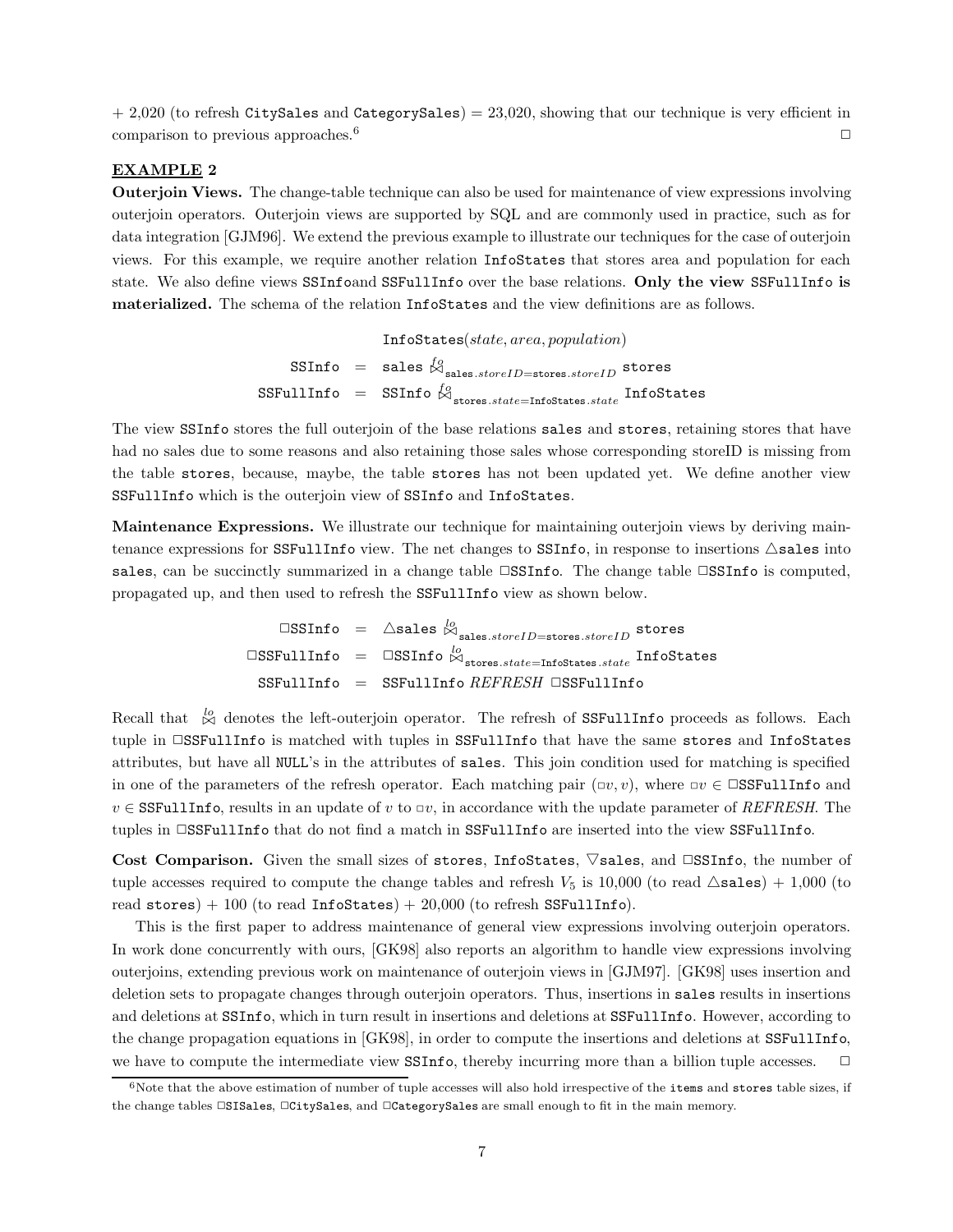| Table                     | Number of     | Changes         | Tuple Reads and Writes |              |
|---------------------------|---------------|-----------------|------------------------|--------------|
|                           | Tuples        | (No. of Tuples) | Previous Work          | Our Approach |
| InfoStates                | 100           |                 |                        |              |
| $V_4 = \texttt{SSInfo}$   | 1,000,000,010 | 10,000          | 2,000,000,020 [GJM97]  | 11,000       |
|                           |               |                 | 11,000 [GK98]          |              |
| $V_5 = \text{SSFullInfo}$ | 1,000,000,020 | 10,000          | 10,100 [GJM97]/[GL95]  | 20,100       |
|                           |               |                 | 1,000,020,110 [GK98]   |              |
| Total for $V_4$ and $V_5$ |               |                 | 1,000,031,110 [GK98]   | 31,100       |

Table 2: Benefits of propagating change tables  $(V_5$  is the materialized view.)

# 3 The Change-Table Technique for View Maintenance

In this section, we explain the framework developed in [QW91, GL95] for deriving incremental view maintenance expressions and relate it to the change-table technique developed in this article.

Let a database contain a set of relations  $\mathcal{R} = \{R_1, R_2, \ldots, R_n\}$ . A *change transaction t* is defined to contain the expression  $R_i \leftarrow (R_i \div \nabla R_i) \oplus \Delta R_i$ , for each relation  $R_i$ , where  $\nabla R_i$  are the deletions from  $R_i$ , and  $\triangle R_i$  are the insertions into  $R_i$ . Let V be a bag-algebra expression defined on a subset of the relations in R. The refresh-expression  $New(V, t)^7$  is used to compute the new value of V. Griffin and Libkin in [GL95] define the expression  $New(V, t)$  to be:

$$
New(V, t) = (V \doteq \nabla(V, t)) \oplus \triangle(V, t).
$$

So, the goal in deriving view maintenance expressions for a view V is to derive two functions  $\nabla(V,t)$  and  $\Delta(V,t)$  such that for any transaction t, the view V can be maintained by evaluating  $(V - \nabla(V,t)) \oplus \Delta(V,t)$ . In order to derive  $\nabla(V,t)$  and  $\Delta(V,t)$ , [GL95] gives *change propagation equations* that show how deletions and insertions are propagated up through each of the relational operators. The work of [GL95] was extended to include aggregate operators by Quass in [Qua97].

The change-table technique presented in this article can be thought of as introducing a new definition for New(V, t). We define the expression New(V, t) for general view expressions as

$$
\text{New}(V,t) = (V \sqcup_{\theta}^U \Box(V,t)),
$$

where  $\square(V,t)$  is called the *change table*,  $\square_{\theta}^U$  is the **refresh** operator used to apply the net changes in a change table to its view, and  $(\theta, U)$  are the parameters of the refresh operator. The parameter  $\theta$  specifies the join conditions on the basis of which the tuples from the change table and the view are matched, and U specifies the functions that are used to update the matched tuples in  $V$ .

The new definition of  $New(V, t)$  is motivated from the following observation. In the case of general view expressions involving aggregate operators, it is usually more efficient to propagate the change tables beyond an aggregate operator, instead of propagating insertions and deletions. Propagation of a change table is particularly efficient when the change table depends only on the changes to the base relation (self-maintainability [GJM96]), while the insertions and deletions depend on the old value of the view. As we showed in the motivating example, if the aggregate node is not materialized, the computation of insertions and deletions could be very expensive.

The new definition of  $New(V, t)$  means that in order to obtain a complete technique, we need to define a general refresh operator, show how to generate a change table, and how to propagate a change table through various operators. In the following section, we present a formal definition of the refresh operator. In later

 $^{7}$ [GL95] uses the notation pre $(t, V)$  instead.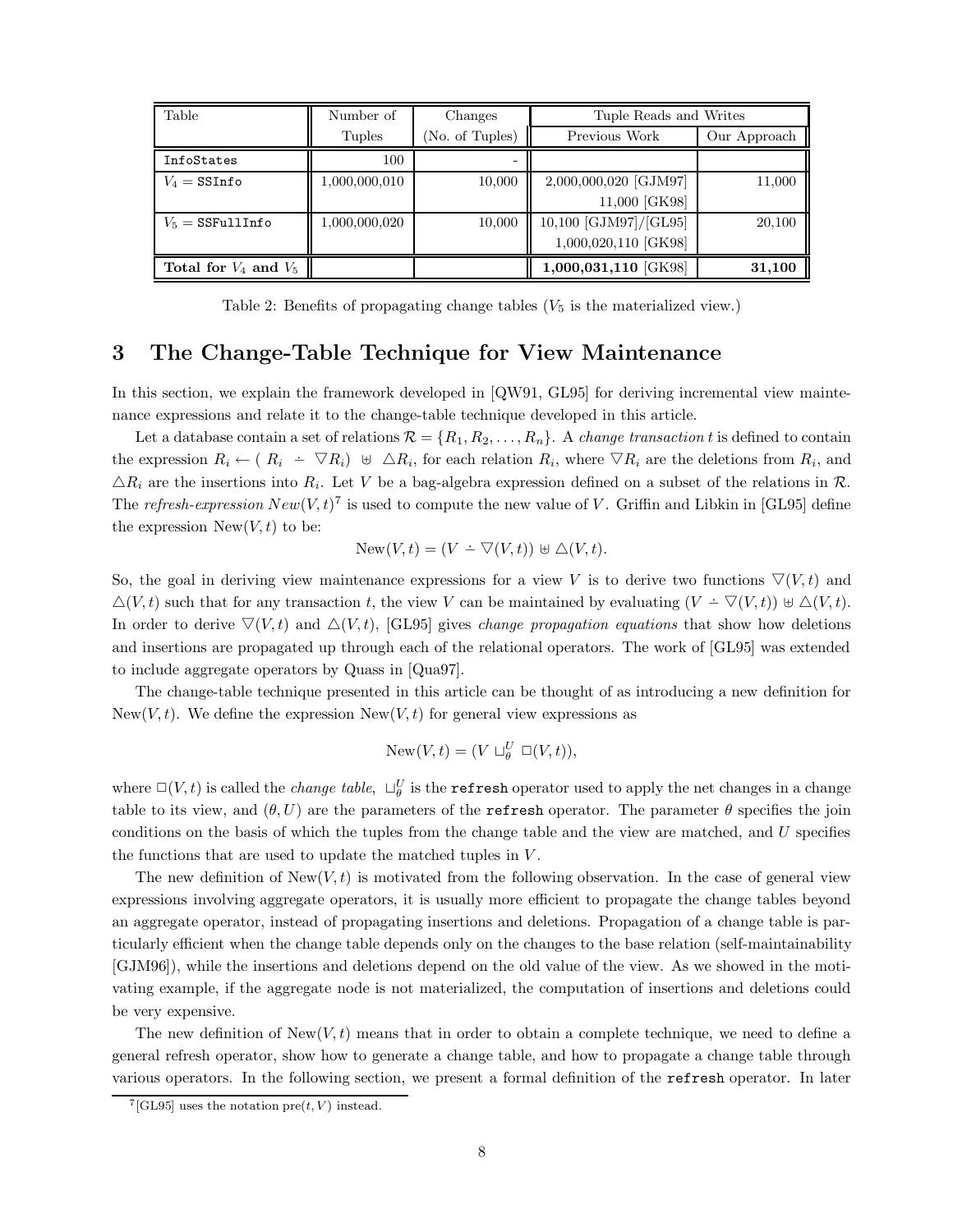sections, we derive change propagation equations for general view expressions involving aggregate and outerjoin operators. Although in the following sections we derive incremental maintenance expressions for changes at one base table at a time, changes occurring simultaneously at multiple base tables can be incorporated by propagating one change at a time<sup>8</sup> using the techniques presented in this article.

# 4 The refresh Operator

In this section, we give a formal treatment of the refresh operator. Given a materialized table  $V$  and its change table  $\Box V$ , the refresh operator is used to apply the changes represented in a change table. The binary refresh operator is a generalization of the refresh algorithm used in [MQM97] and can be implemented using the modify operation discussed in [QM97].

We denote the **refresh** operator by  $\sqcup_{\theta}^U$ , where  $\theta$  is a pair of two mutually exclusive join conditions and U is a list of update function specifications. The **refresh** operator takes two operands, a view  $V$  to be updated and a corresponding change table (denoted by  $\Box V$ ).

Let V and  $\Box V$  be tables with the same attribute names  $A_1, A_2, \ldots, A_n$ . The subscript  $\theta$  associated with the operator is a pair of join conditions  $\mathcal{J}_1$  and  $\mathcal{J}_2$ . The update list U is a specification of how the attributes are updated. In an expression  $V \sqcup_{\theta}^U \Box V$ , each tuple  $\Box v$  of  $\Box V$  is checked for possible matches (due to  $\mathcal{J}_1$ or  $\mathcal{J}_2$ ) with tuples in V. If a match is found due to the join condition  $\mathcal{J}_1$ , then the corresponding matching tuple v of V is changed using the specifications in the update list  $U$  (as described in the next paragraph). If the match is due to  $\mathcal{J}_2$ , the tuple v of V is deleted. The unmatched tuples in  $\Box V$  are inserted into V. The matching done is one-to-one in the sense that a tuple  $\exists v \in \exists V$  is matched with at most one tuple in V and vice-versa. If  $\Box v$  finds more than one match<sup>9</sup> in V, then an arbitrary matching tuple from V is picked.

The tuple v of V matching with the tuple  $\Box v$  of  $\Box V$  due to join condition  $\mathcal{J}_1$  is updated as follows. Let  $U = \langle (A_{i_1}, f_1), (A_{i_2}, f_2), \dots, (A_{i_k}, f_k) \rangle$ , where  $A_{i_1}, \dots, A_{i_k}$  are attributes of V and  $f_1, \dots, f_k$  are binary functions. For each pair  $(A_{i_j}, f_j)$  in U, the  $A_{i_j}$  attribute of v is changed to  $f_j(v(A_{i_j}), \text{w}(A_{i_j})),$  where  $v(X)$ and  $\Box v(X)$  denote the values of the X attribute of v and  $\Box v$  respectively.

Implementation. One simple way to implement the refresh operator is to use a nested loop algorithm, with the change table as the outer table, and the materialized view table as the inner table. The nested loop algorithm is just one possible way to implement the refresh operator. In fact, Quass and Mumick [QM97] show that the refresh operation can be implemented more efficiently by using existing outerjoin methods inside the DBMS.

EXAMPLE 3 Consider the view CategorySales defined in Example 1 earlier. The CategorySales table as defined in Example 1 computes the total sales for each category. In this example, we illustrate the refresh operation by applying the changes summarized in a change table □CategorySales to its view CategorySales using the refresh operator.

For this example, we consider the instance of the base table shown in Figure 2(b). The figure also shows the materialized table CategorySales for the given instance. In response to the insertion of the table  $\triangle$ sales into the base table sales, the change table  $\Box$ CategorySales can be computed and is shown in the figure. The view CategorySales is refreshed using the expression CategorySales  $\,\sqcup_{\theta_3}^{U_3}\,\Box$ CategorySales, where the

<sup>8</sup>Multiple changes to the same base table can be merged into one insertion and one deletion, and multiple changes occurring at different base tables can be handled in an arbitrary order. Also, multiple occurrences of a base table in a view expression can be treated as different base tables for the purposes of incremental view maintenance.

<sup>9</sup>Such a situation may arise when a change-table is propagated through a cross product operator (Row 3 of Table 1). See Page 15 for details.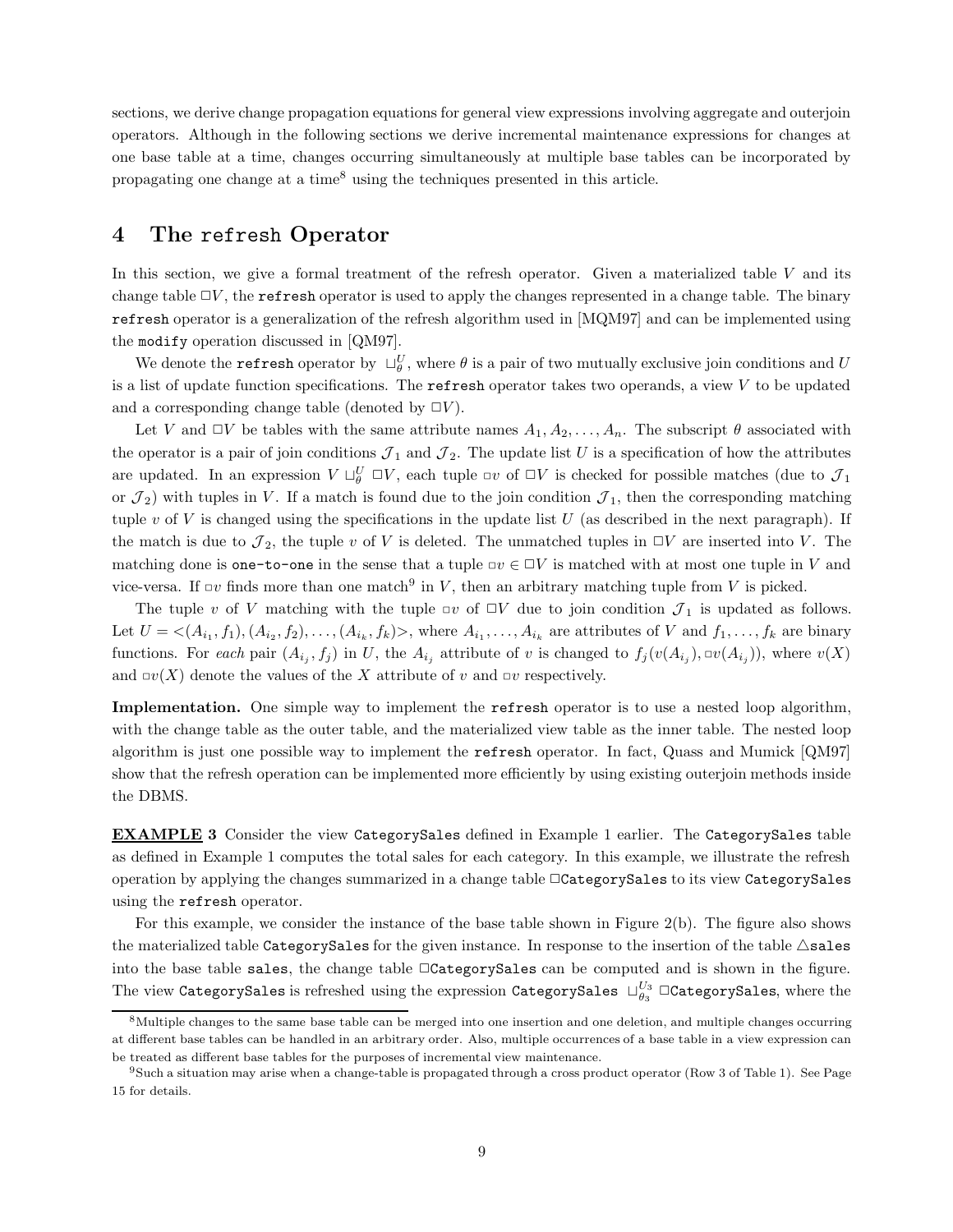parameters,  $\theta_3 = (\mathcal{J}_1, \mathcal{J}_2)$  and  $U_3$ , of the **refresh** operator are defined as follows. Here, we use  $\equiv_{category}$  to represent the predicate (CategorySales.category =  $(\Box$  CategorySales).category).

- $\mathcal{J}_1$  is  $(\equiv_{category} \wedge ((\text{CategorySales.NumCaSales } + (\Box \text{CategorySales}).\text{NumCaSales } \neq 0))$
- $\mathcal{J}_2$  is ( $\equiv_{category} \wedge ((\text{CategorySales.NumCaSales} + (\Box \text{CategorySales}).NumCaSales) = 0))$
- $U_3 = \langle \text{SumCaSales}, f \rangle$ , (NumCaSales, f)>, where  $f(x, y) = x + y$  for any x, y.

Now, we try to run the refresh operation on the view CategorySales and its change table  $\Box$ CategorySales of Figure 2(b). The first tuple  $-v_3 = \langle C1,170,3\rangle$  of  $\Box$ CategorySales matches with the tuple  $v_3 = \langle C1,690,4\rangle$ in CategorySales due to the join condition  $J_1$ . The match results in an update of the tuple <C1,690,4> in CategorySales according to the specifications in the update list  $U_3$ . Thus, the attribute SumCaSales of the tuple  $v_3$  is changed to  $\Box v_3(SumCasales) + v_3(SumCasales) = 170 + 690 = 860$  and the attribute Num-CaSales is changed to  $4 + 3 = 7$ . Similarly, the tuple  $\langle C2,210,2 \rangle \in \mathsf{CategorySales}$  matches with the tuple  $\langle C2,120,2\rangle$  of  $\Box$ CategorySales and is updated to  $\langle C2,330,4\rangle$ .

To illustrate deletion from the view CategorySales, let us assume that the change table  $\Box$ CategorySales contains a tuple  $b = \langle C2, -210, -2 \rangle$  as a result of a deletion of a couple of tuples from the sales table. The tuple  $b = \langle C2, -210, -2 \rangle$  will match with the tuple  $v = \langle C2, 210, 2 \rangle$  in CategorySales due to the join condition  $\mathcal{J}_2$ , and the match will result in deletion of v from CategorySales.

## 5 Propagating Change Tables Generated at Aggregates

In this section, we show how to generate a change table at an aggregate node, and derive change-propagation equations used to propagate these change tables through various operators. We start with a few definitions.

**Definition 1** (Aggregate-change table) A change table is defined as an *aggregate-change table* if it either originated at an aggregate operator or is a result of propagation of a change table that originated at an aggregate node.

For example, the change tables, □SISales, □CitySales, and □CategorySales, computed for the views SISales, CitySales, and CategorySales respectively in Example 1 are aggregate-change tables.

The notions of aggregate-change table and outerjoin-change table (introduced later in Section 6) have been defined only for simplying the presentation of the material in this article. We will show that a restricted definition of the general refresh operator suffices to refresh a view using its aggregate-change table. The restricted refresh operator yields very simple change-propagation equations.

More Notations. We use the notation  $Attrs(\varphi)$  to represent the set of attributes referenced in a refresh parameter  $\varphi$ . Thus, Attrs(U) refers to the set of attributes specified in the update list U and Attrs( $\theta$ ) represents  $\text{Attrs}(\mathcal{J}_1) \cup \text{Attrs}(\mathcal{J}_2)$ , where  $\mathcal{J}_1$  and  $\mathcal{J}_2$  are the join conditions in  $\theta = (\mathcal{J}_1, \mathcal{J}_2)$ . Also, for a set of attributes G, we use the notation  $\equiv_G$  to represent the predicate

$$
\bigwedge_{g \in G} (LHS.g = RHS.g)
$$

in a join condition, where LHS and RHS are the left and right operand relations of the join operator. For example, when J is  $(\equiv_G \land p)$ , the expression  $R \bowtie_J S$  denotes a join operation with the join condition  $(\bigwedge_{g \in G} (R.g = S.g) \land p)$ , for a predicate p and a set of attributes G in R and S.

#### 5.1 Generating the Aggregate-Change Table

Consider a view V defined as an aggregation over a select-project-join (SPJ) expression. In this section, we give a brief description of how an aggregate-change table is generated at V in response to the insertions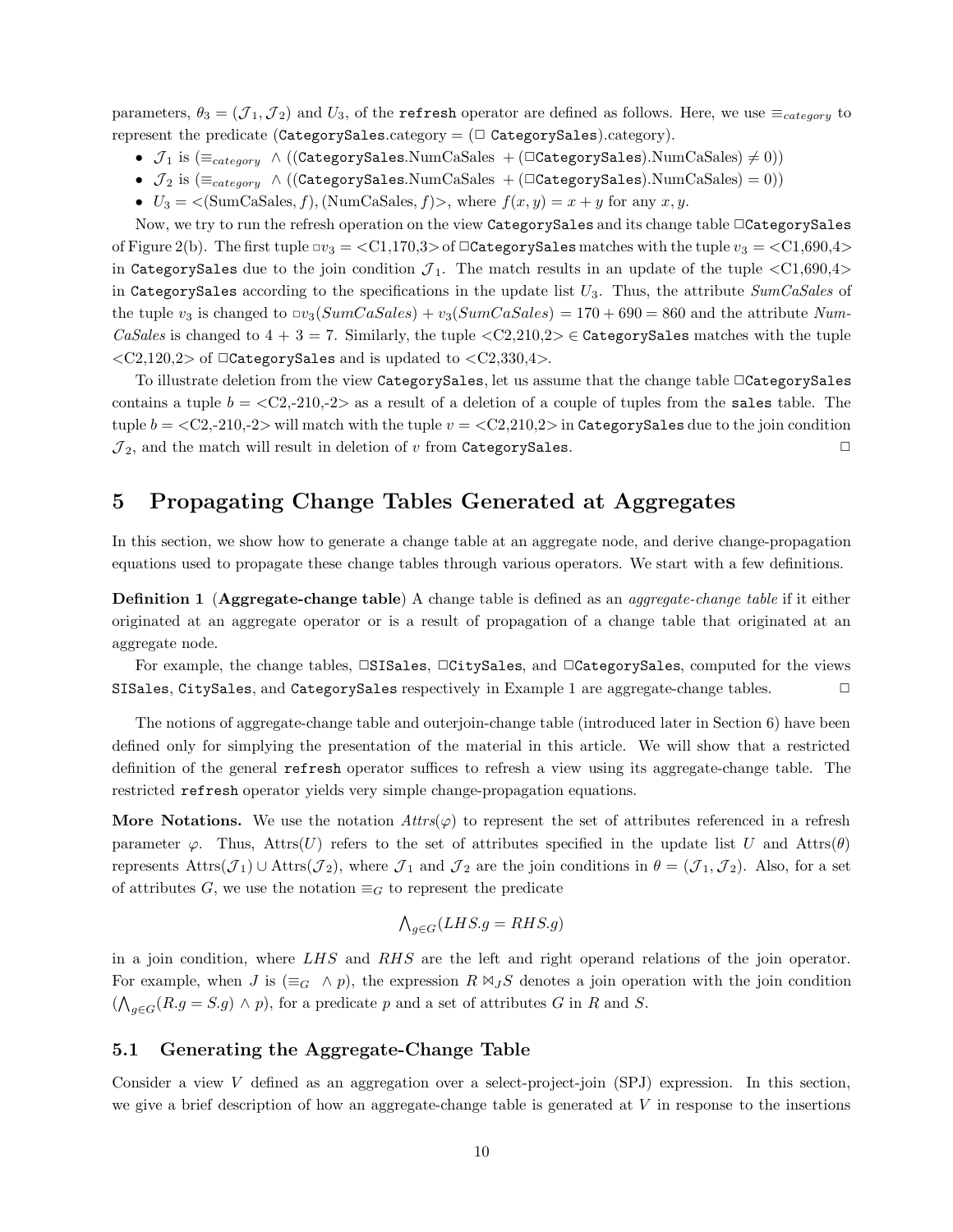| Aggregate  | Change due to $N$ |
|------------|-------------------|
| $COUNT(*)$ | - 1               |
| SUM(exp)   | -expr             |
| MIN(exp)   | expr              |
| MAX(exp)   | expr              |

Table 3: Table used to change the aggregate attributes in deletions

and deletions at the base tables. The method is similar to that of generating "summary-delta table" for a "summary table" [MQM97].

For the case when a view V is defined as an aggregation over an SPJ expression, the insertions and deletions to the base tables can be propagated to  $V$  as a single aggregate-change table, which we denote by  $\Box V$ . Without loss of generality, assume V to be  $\pi_{G,B=f(A)}(R)$ , where R is the SPJ subview, G is the set of group-by attributes,  $f$  is an aggregate function, and  $A$  is an attribute of  $R$ . In the case of self-maintainable aggregate functions, the aggregate-change table  $\Box V$  can be computed from the insertions and deletions into R by using the same generalized projection as that used for defining the view V. More precisely,  $\Box V$  can be computed as

 $\Box V = \pi_{G, f(A), Count = sum(count)}(\Pi_{G, A, count=1}(\triangle R) \boxplus \Pi_{G, A=N(A), count=-1}(\triangledown R)),$ 

where the function N is suitably defined depending on the aggregate function f as shown in Table 3. For example, in the case of a sum aggregate the function N negates the attribute value passed.

For the case of aggregate functions that are not self-maintainable, we need more complex functions in the update list  $U$  of the refresh operator. For example, to handle deletions from a subview of a simple MAX aggregate view, the change table is appropriately defined as before (aggregation of the deleted values), but the update function has an embedded SQL query that efficiently computes, when needed, the new MAX value by accessing the base relations. The advantage of our approach comes from *delaying* the update-query execution as late as possible in the view expression tree and executing the query only when the matching tuple exists in the materialized view (and has not been filtered through other operators after the aggregation). The change propagation equations and other formalisms presented in this article are independent of the complexity of update functions used in the update list  $U$  of refresh.

In a general view expression tree  $V$ , an aggregate-change table is generated at the first non-relational operator which is an aggregate node, and then propagated upwards through various operators to  $V$ , as shown in Figure 3 (a) on page 20. Figure 3 (a) refers to an aggregate-refresh operator, which is a restricted form of the refresh operator that is used to apply aggregate-change tables and is defined in the next subsection. We derive change propagation equations for aggregate-change tables in the following subsection.

#### 5.2 Refresh Operator for Applying Aggregate-Change Tables

In this section, we define the characteristics of the "aggregate-refresh" operator that is used to apply an aggregate-change table to its view. The "aggregate-refresh" operator is a special case of the generic refresh operator defined in Section 4. In the next subsection, we derive simple change propagation equations using these special characteristics.

Recall that the expression used to refresh a view V using its change table  $\Box V$  is:  $V = V \Box_{\theta}^U \Box V$ , where  $\theta = (\mathcal{J}_1, \mathcal{J}_2)$  and U is the update list. In the case of the aggregate-refresh operator used to apply aggregatechange tables,  $\mathcal{J}_1$  is  $(\equiv_G \land \neg p_1)$  and  $\mathcal{J}_2$  is  $(\equiv_G \land p_1)$ , for some predicate  $p_1$  and a set of attributes G common to both V and  $\Box V$ . As defined before, the notation  $\equiv_G$  here represents the predicate  $\bigwedge_{g\in G}(V.g = \Box V.g)$ , as V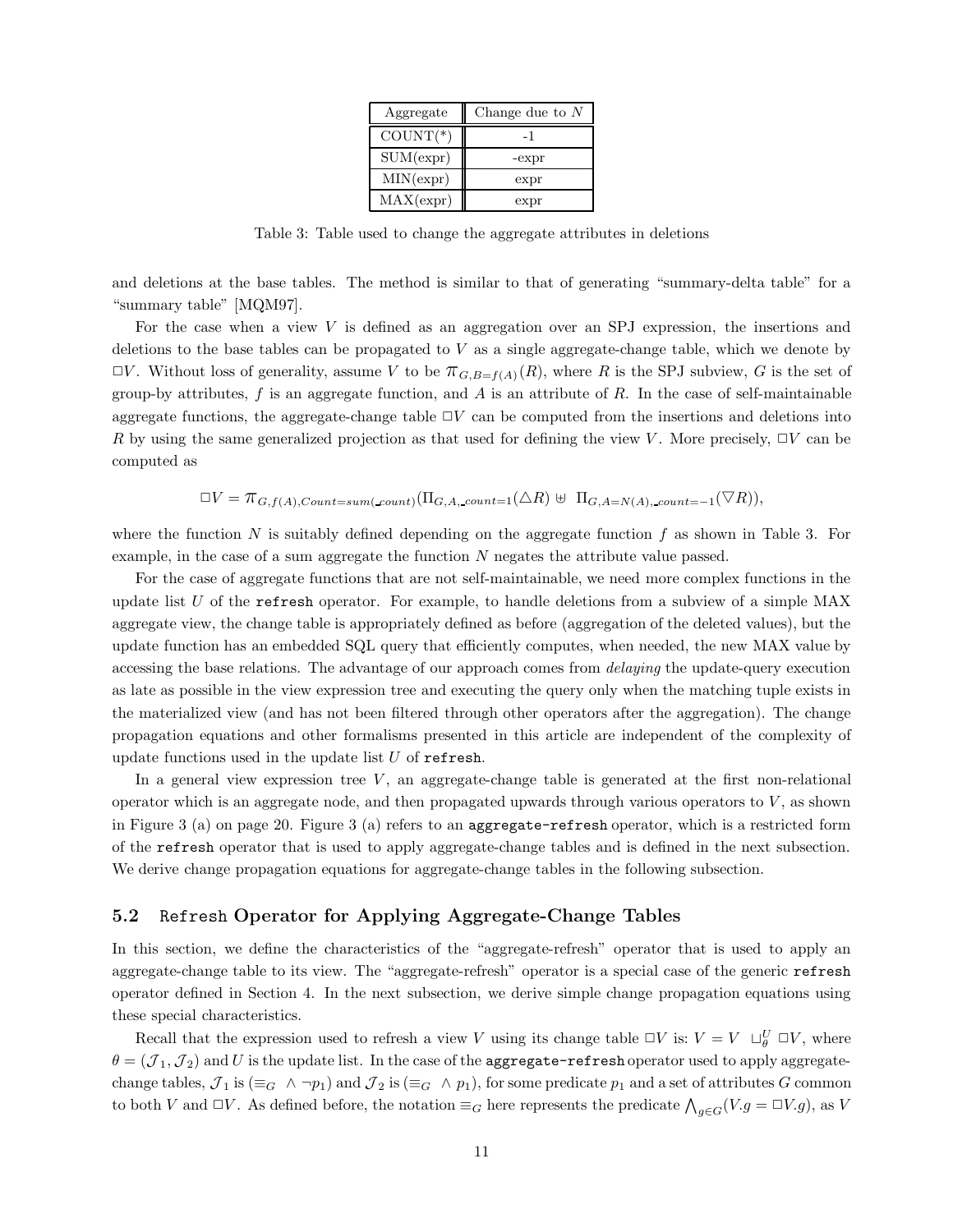|                |                                      | NewV                                                   |                                                                                   |                              |                                            |
|----------------|--------------------------------------|--------------------------------------------------------|-----------------------------------------------------------------------------------|------------------------------|--------------------------------------------|
| No.            | $\underline{V}$                      | $\theta = (\mathcal{J}_1, \mathcal{J}_2)$              | Refresh Equation                                                                  | $\underline{\square V}$      | Conditions                                 |
|                |                                      | $\mathcal{J}_1$ is $\equiv_G \land \neg p_1$           |                                                                                   |                              |                                            |
|                |                                      | $\mathcal{J}_2$ is $\equiv_G \wedge p_1$               |                                                                                   |                              |                                            |
| 1              | $\sigma_p(E_1)$                      | $\sigma_p(E_1 \sqcup_{\theta}^U \Box E_1)$             | $V\sqcup_{\theta}^U \sigma_p(\Box E_1)$                                           | $\sigma_p(\Box E_1)$         | $\text{Attrs}(p) \subseteq G$              |
| $\overline{2}$ | $\Pi_A(E_1)$                         | $\Pi_A(E_1 \cup_{\theta}^U \Box E_1)$                  | $V\sqcup_{\theta}^U\Pi_A(\square E_1)$                                            | $\Pi_A(\Box E_1)$            | Attrs $(\theta) \subseteq A$               |
|                |                                      |                                                        | $V \sqcup_{\theta_1}^U (\square E_1 \times E_2)$                                  |                              |                                            |
| 3              | $E_1 \times E_2$                     | $(E_1 \cup_{\theta}^U \Box E_1) \times E_2$            | $\theta_1 = (\mathcal{J}_1 \wedge \equiv_\tau, \mathcal{J}_2 \wedge \equiv_\tau)$ | $\Box E_1 \times E_2$        |                                            |
|                |                                      |                                                        | $\tau = \text{Attrs}(E_2)$                                                        |                              |                                            |
|                |                                      |                                                        | $V \sqcup_{\theta_1}^U (\square E_1 \boxtimes_J E_2)$                             |                              |                                            |
| $\overline{4}$ | $E_1 \bowtie_J E_2$                  | $(E_1 \cup_{\theta}^U \Box E_1) \boxtimes_J E_2$       | $\theta_1 = (\mathcal{J}_1 \wedge \equiv_\tau, \mathcal{J}_2 \wedge \equiv_\tau)$ | $\Box E_1 \boxtimes_J E_2$   | $\text{Attrs}(J)\subseteq G$               |
|                |                                      |                                                        | $\tau = \text{Attrs}(E_2)$                                                        |                              |                                            |
|                |                                      |                                                        |                                                                                   |                              |                                            |
| 5              | $E_1 \oplus E_2$                     | $(E_1 \cup_{\theta}^U \Box E_1) \oplus E_2$            | $((V \doteq E_2) \sqcup_{\theta}^U \Box E_1) \uplus E_2)$                         | $\Box E_1$                   |                                            |
|                |                                      |                                                        |                                                                                   |                              |                                            |
|                |                                      |                                                        | $V\sqcup_{\theta_3}^{U_3}\pi_{G',F}(\Box E_1)$                                    |                              | $A_i \in \text{Attrs}(U), G' \subseteq G,$ |
| 6              | $\pi_{\scriptscriptstyle G',F}(E_1)$ | $\pi_{G',F}(E_1 \sqcup_{\theta}^U \Box E_1)$           | $\theta_3 = (\equiv_{G'} \land \neg p_3, \equiv_{G'} \land p_3)$                  | $\pi_{G',F}(\Box E_1)$       | $f_i$ 's are distributive,                 |
|                | $F = f_1(A_1),$                      |                                                        | $p_3$ is $(V.Cnt + \Box V.Cnt) \neq 0$                                            |                              | and the function                           |
|                | $\ldots, f_k(A_k).$                  |                                                        | $U_3 = \langle (A_1, f_1), \ldots, (A_k, f_k) \rangle$                            |                              | in U for $A_i$ is $f_i$ .                  |
|                |                                      |                                                        | $V \sqcup_{\theta_1}^U (\square E_1 \overset{l_2}{\bowtie}_I E_2)$                |                              |                                            |
| $\overline{7}$ | $E_1 \nless_L E_2$                   | $(E_1 \sqcup_{\theta}^U \Box E_1) \not\bowtie_{J} E_2$ | $\theta_1 = (\mathcal{J}_1 \wedge \equiv_\tau, \mathcal{J}_2 \wedge \equiv_\tau)$ | $(\Box E_1 \boxtimes_L E_2)$ | $\text{Attrs}(J)\subseteq G$               |
|                |                                      |                                                        | $\tau = \text{Attrs}(E_1)$                                                        |                              |                                            |

Table 4: Change propagation equations for propagating aggregate-change tables

and  $\Box V$  are the left and right operands of the join operator. Also, the set of attributes G is disjoint from the set of attributes, Attrs $(U)$ , that are being updated. The predicate  $p_1$  specifies when the matching tuple in V is to be deleted, i.e., when the value of the attribute that stores the number of deriving base tuples becomes zero. The above characteristics are summarized in the definition of an aggregate-refresh operator below.

**Definition 2** (Aggregate-refresh Operator) A refresh operator  $\Box_{\theta}^U$ , where  $\theta = (\mathcal{J}_1, \mathcal{J}_2)$ , is said to be an aggregate-refresh operator if, for some predicate  $p_1$  and a set of attributes G common to both the view and its aggregate-change table,

- (1) The join conditions  $\mathcal{J}_1$  and  $\mathcal{J}_2$  can be represented as:
	- $\mathcal{J}_1$ :  $(\equiv_G \land \neg p_1)$
	- $\mathcal{J}_2: (\equiv_G \land p_1)$ , and
- $(2)$  G  $\cap$  Attrs $(U) = \phi$ .

The above characteristics of the **aggregate-refresh** operator are used to derive simple change propagation equations for propagating aggregate-change tables.

### 5.3 Change Propagation Equations

For the purposes of change propagation equations shown in Table 4, we assume that an aggregate-change table has been generated (as shown in Section 5.1) at the first aggregate operator in a view expression, in response to insertions and/or deletions at a base relation.<sup>10</sup> Table 4 gives change propagation equations for

<sup>10</sup>As mentioned before, when two or more base relations are updated simultaneously (or a relation appears more than once in a view expression), we handle the updates in an arbitrary order.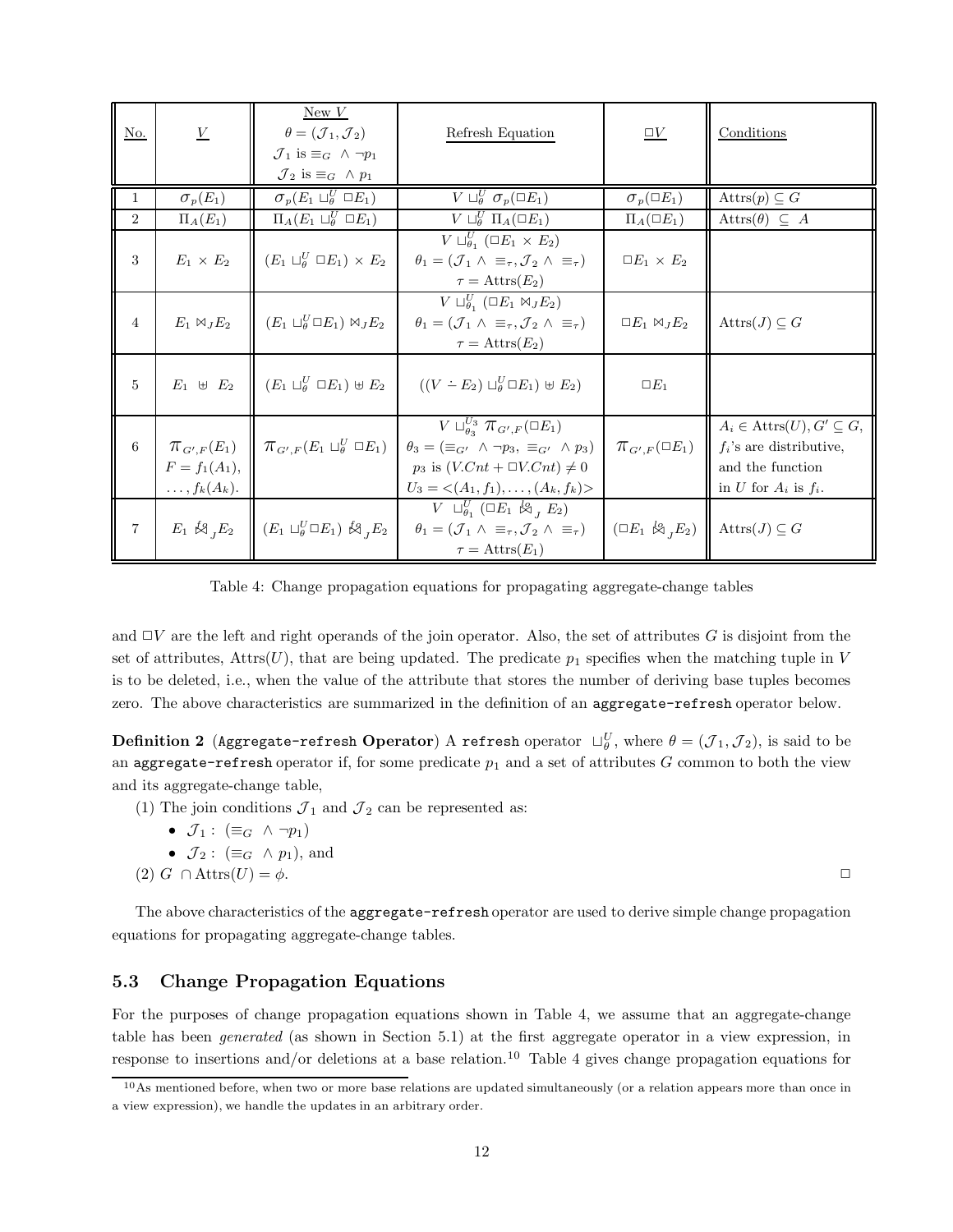propagating (already generated) aggregate-change tables through relational, aggregate and outerjoin operators. In Theorem 1, we will prove the correctness of these change propagation equations.

Each row in the table considers propagation of an aggregate-change table through a relational, aggregate, or outerjoin operator. The first column gives the equation number used for later reference in examples. The second column in the table gives the outermost operator used in the definition of  $V$ . Consider a change transaction t consisting of the following change:  $E_1 \leftarrow (E_1 \sqcup_{\theta}^U \Box E_1)$ , where  $E_1$  is a subexpression,  $\Box E_1$  is an aggregate-change table and  $\Box^U_\theta$  is an aggregate-refresh operator. We assume  $\theta$  to be  $({\cal J}_1,{\cal J}_2),$  where  $\mathcal{J}_1$  is  $\equiv_G \land \neg p_1$  and  $\mathcal{J}_2$  is  $\equiv_G \land p_1$ , for some predicate  $p_1$  and a set of attributes G in  $E_1$ . The third column expresses the new expression for V due to change t, by replacing  $E_1$  in V by  $(E_1 \sqcup_{\theta}^U \Box E_1).^{11}$  The fourth column gives the refresh equation  $New(V, t)$  that is used to refresh the view V. Theorem 1 proves that the refresh equations (New(V,t) of the fourth column) are correct, by showing that they are equivalent to the expressions in the third column. Theorem 1 also proves that the refresh operator used in the refresh equation of the fourth column is an aggregate-refresh operator. The fifth column gives the expression for the propagated aggregate-change table  $\Box V$ , which can be derived from the refresh equation of the fourth column. Finally, the last column of the table states the conditions under which the equivalence of the fourth column and third column expressions holds, i.e., the conditions under which the change propagation can be done. If the condition is not satisfied, then the refresh equation cannot be used to propagate the aggregatechange table. We will show later how to handle changes at an operator node when the conditions in the sixth column are not satisfied.

The *first row* of the table depicts the case of a selection view  $V = \sigma_p(E_1)$ , where  $E_1$  is a subexpression. For the case of selection view, the condition required for the change propagation is  $Attrs(p) \subseteq G$ . In other words, an aggregate-change table can be propagated through a selection operator only if the selection condition is defined over the G attributes, which are the attributes that are not being updated by the update functions of the refresh operator.

The second row depicts the case of projection on a set of attributes A. In the case of propagation through the cross product (third row), the parameter  $\theta$  of the refresh operator is changed to also include the condition  $\equiv_{Attrs(E_2)}$  in the join conditions  $\mathcal{J}_1$  and  $\mathcal{J}_2$ . If  $E_2$  has duplicates then the resulting refresh equation may involve one tuple of  $\Box V$  finding a match with multiple tuples in V. Based on the definition of the refresh operator, one of the matches is picked randomly. No conditions are specified in the fifth column, hence, an aggregate-change table can always be propagated through a cross product operator.

The *fifth row* considers propagation of an aggregate-change table through the bag union operator. In this case, we need to first apply a set of deletions  $(\nabla V = E_2)$ , followed by refreshing the result with the change table ( $\Box V = \Box E_1$ ), followed by inserting the set ( $\Delta V = E_2$ ) into the result. For propagation beyond a union operator using the given refresh equation, we need to algebraically apply the rest of the view expression to the refresh equation, using the refresh equations when needed. One can derive a very efficient 'normal' refresh equation for the case of bag union operator, if the tuples in V are "tagged"  $L/R$  depending on whether they come from the left operand  $E_1$  or the right operand  $E_2$ . We omit the details here.

The sixth row depicts the case of propagation through a generalized projection (aggregate) operator. For the purposes of aggregate-change tables, we assume that any subexpression involving an aggregate operator stores with each tuple a count of the number of deriving base tuples. This count is stored in a general attribute which we will call the *count* attribute. For example, NumCiSales and NumCaSales are count attributes in the views CitySales and CategorySales of Example 1. After propagation through the aggregate operator, the join conditions and the update specifications of the aggregate-refresh operator change as shown in the

<sup>&</sup>lt;sup>11</sup>The case of changes occurring at *both* the subexpressions  $E_1$  and  $E_2$  can be handled by first propagating changes due to  $E_1$ , followed by propagating changes due to  $E_2$ .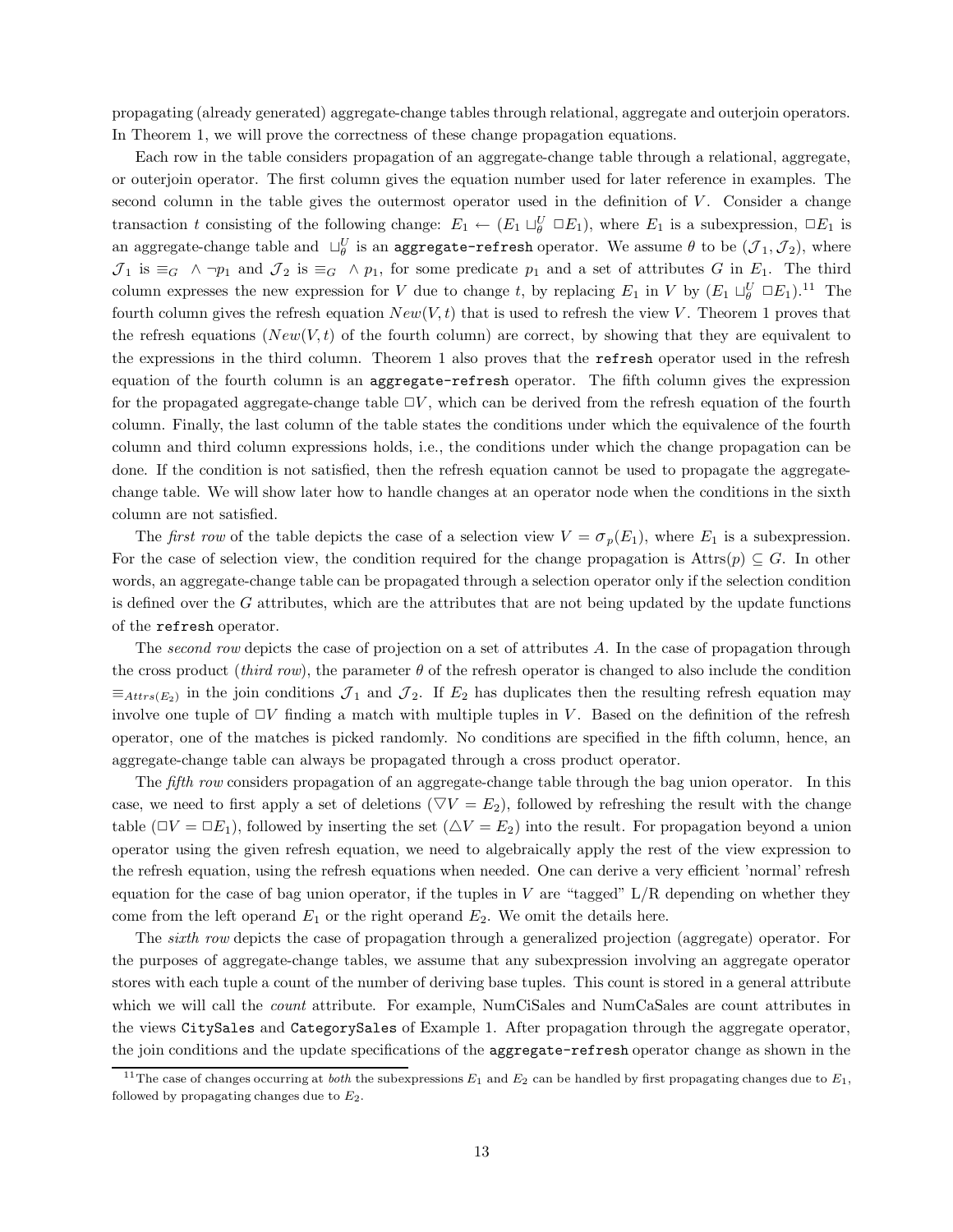fourth column. The attribute named Cnt, used in defining  $p_3$  in the join conditions of  $\theta_3$  represents the count attribute of V. The condition in the fifth column says that each aggregate function  $f_i$  is distributive, the set of group-by attributes G' is a subset of G, and the update list U used to change  $E_1$  contains  $(A_i, f_i)$  for all  $1 \leq i \leq k$ . Note that the duplicate-elimination operation is a special case of generalized projection, and is covered by the sixth row.

The *seventh row* gives the refresh equation for the case of propagating an aggregate-change table through a full outerjoin operation. In this case, the refresh operator specifications change as in the case of cross product. For simplicity, we have assumed that the aggregate-change table  $\Box E_1$  does not result in any deletions from  $E_1$ . Otherwise, a more extended refresh operator is required as discussed in Section 6.3.

Note that we do not give any change propagation equation for the case of monus, which makes monus operator a singularity point (see paragraph below).

Singularity Points. We call the operator nodes in a view expression tree, where none of the refresh equations in Table 4 apply, as singularity points. Aggregate-change tables cannot be propagated through singularity points. For example, a selection on the result of an aggregate function is a singularity point, because it will not satisfy the condition  $Attr(p) \subseteq G$  given in the first row of Table 4. Consider a view V and a singularity point  $V_1$ , which is a subexpression of V, in the expression tree of V. As the changes to  $V_1$  cannot be summarized into a change table, we instead compute insertions  $(\Delta V_1)$  and deletions  $(\nabla V_1)$  into  $V_1$  and propagate the insertions and deletions beyond  $V_1$ . The tables  $\Delta V_1$  and  $\nabla V_1$  can be easily computed from the change table of its descendant in the expression tree. The computed insertions and deletions at a singularity point can then be propagated further upwards in the expression tree using techniques presented in [GL95] and this article (as they may result in change tables further on). Hence, the presence of singularity points in an expression tree does not preclude application of our change-table techniques for incremental maintenance.

**Theorem 1** Assume that the refresh operator used in the expression of the third column in Table  $\ddot{A}$  is an aggregate-refresh operator. Then,

(1) the change propagation equations given in Table 4 for propagation of aggregate-change tables are correct, i.e., for each row, the expression in the third column is equivalent to the refresh equation in the fourth column, and

(2) the refresh operator derived in the refresh equation (column  $\downarrow$ ) is an aggregate-refresh operator as well.

**Proof:** We refer to the expression  $E_1 \sqcup_{\theta}^U \sqcup E_1$  as the *change equation* throughout this proof. As shown in the Table 4, the expression in the fourth column is referred to as the refresh equation.

Selection:  $V = \sigma_p(E_1)$ . It is easy to see that if a tuple  $v \in V$  is deleted or updated during the refresh equation of the fourth column, then  $v \in E_1$  is also deleted or updated in the same manner by the change equation. And as updates do not affect any attributes in Attrs $(p)$ , the updated v is retained in  $\sigma_p(E_1 \sqcup_q^U \square E_1)$ .

In this paragraph, we show that the refresh equation indeed captures all the updates or deletions required. First, note that in the change equation  $E_1 \sqcup_{\theta}^U \square E_1$  if a tuple  $\Box e_1 \in \square E_1$  deletes/updates a tuple  $v \in$  $\sigma_p(E_1) \subseteq E_1$ , then  $\Box e_1 \in \sigma_p(\Box E_1)$ . The above is true because the matched pair  $(v, \Box e_1)$  should have the same G attributes, and as  $text{Attrs}(p) \subseteq G$ , if v satisfies p then  $\Xi e_1$  must also satisfies p. Thus, such a tuple  $\Box e_1$  in  $\sigma_p(\Box E_1) = \Box V$  would update/delete the corresponding tuple  $v \in V = \sigma_p(E_1)$  in the refresh equation. Therefore, all the updates or deletions that happen to tuples in  $\sigma_p(E_1)$  due to the change equation are also captured by the refresh equation. The update to a tuple  $\bar{v} \notin \sigma_p(E_1)$  due to the change equation is irrelevant, as neither  $\bar{v}$  nor its updated form will satisfy the predicate p.

Let I be the set of tuples that is inserted into  $E_1$  due to the change equation. Now, we show that  $\sigma_p(I)$ is inserted into  $V$  by the refresh equation, implying that the refresh equation doesn't miss any legitimate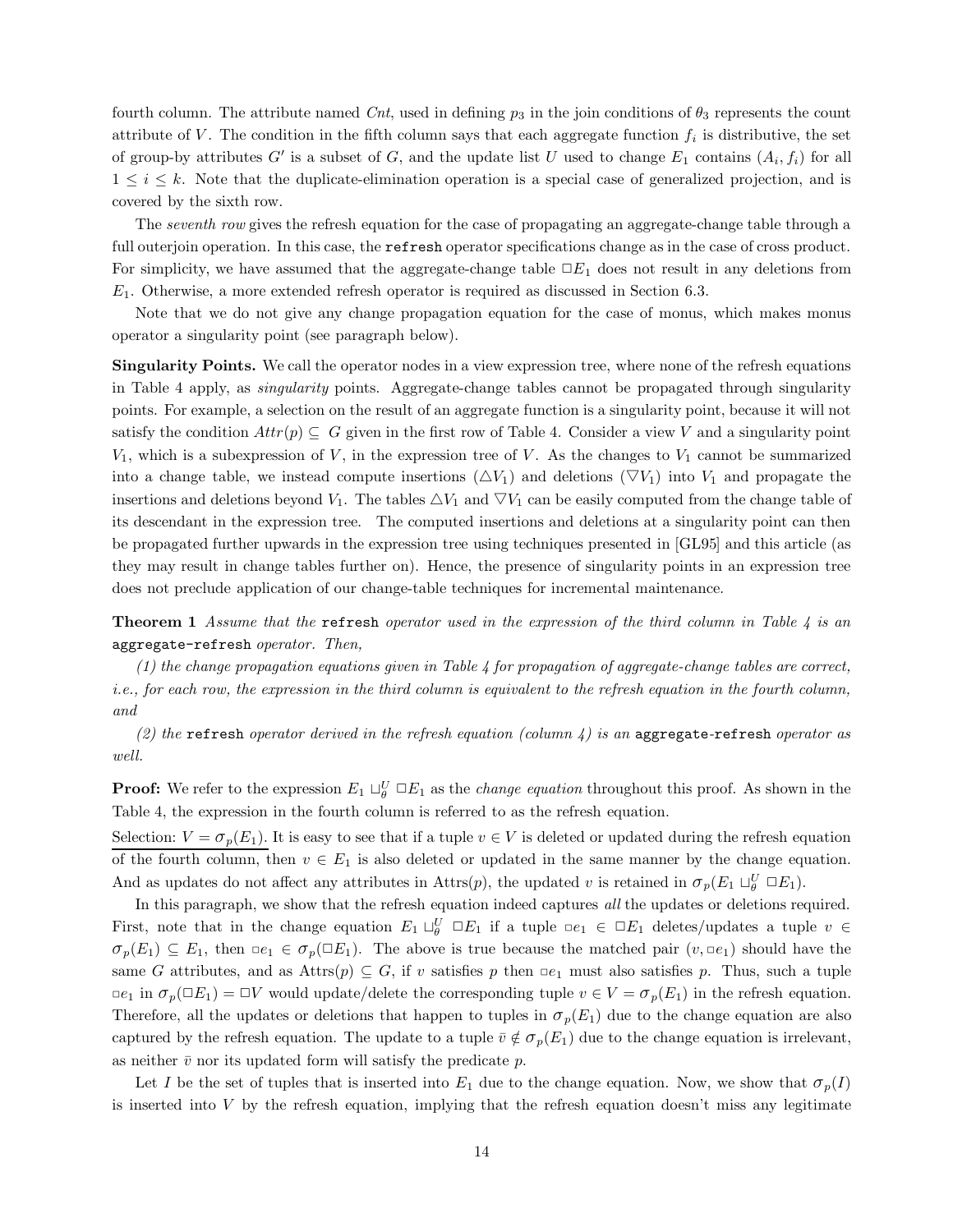insertions into V. Note that I is the set of tuples in  $\Box E_1$  that do not find a match in  $E_1$ . As  $\sigma_p(I) \subseteq$  $\sigma_p(\Box E_1) = \Box V$ , no tuple in  $\sigma_p(I)$  will find a match in  $V \subseteq E_1$ . Hence,  $\sigma_p(I)$  will be inserted into V due to the refresh equation.

Finally, we show that all the insertions into V due to the refresh equation are legitimate. A tuple  $\Box v$ matches with a tuple v only if they have the same G attributes. Hence, if a tuple  $\Box v \in \sigma_p(\Box E_1)$  is inserted into  $V = \sigma_p(E_1)$  in the refresh equation (due to a lack of match in V), then  $\sigma v$  will not find a match in  $E_1$ also. Hence,  $\Box v \in \Box E_1$  will be inserted into  $E_1$  by the change equation, and as  $\Box v$  satisfies p, it will also be retained in  $\sigma_p(E_1 \sqcup_{\theta}^U \Box E_1)$ .

Projection:  $V = \Pi_A(E_1)$ . If  $\text{Attrs}(\theta) \subseteq A$ , then the information needed to decide the effect of a tuple  $\Box e_1 \in \Box E_1$ on a tuple  $e_1 \in E_1$ , if any, is available in  $\Pi_A(e_1)$ . Hence,  $\Pi_A(\square E_1)$  can be applied directly to  $V = \Pi_A(E_1)$ . Also, note that the resulting refresh operator is also an aggregate-refresh operator.

Cross Product:  $V = E_1 \times E_2$ . Consider  $(E_1 \times E_2) \sqcup_{\theta_1}^U (\square E_1 \times E_2)$ , the refresh equation. Let us partition the tables  $(E_1 \times E_2)$  and  $(\Box E_1 \times E_2)$  by the tuple values of  $E_2$ . As  $\mathcal{J}_1$  and  $\mathcal{J}_2$  in  $\theta_1$  include  $\equiv_{\text{Attrs}(E_2)}$ , each of the partitions is refreshed independently by the refresh equation. It is easy to see that a tuple  $\langle \exists e_1, e_2 \rangle \in \Box V$ will match with a tuple  $\langle e_1, e_2 \rangle \in V$  due to  $\theta_1$  in the refresh equation, if and only if the tuple  $\Box e_1 \in \Box E_1$ matches with a tuple  $e_1 \in E_1$  due to the parameter  $\theta$  in the change equation. The matches will result in same update to the  $E_1$  attributes or deletion in both the expressions. Also, a tuple  $\overline{\mathfrak{se}}_1 \in \Box E_1$  doesn't find a match in  $E_1$  if and only if the tuples in  $(\Box e_1 \times E_2) \subseteq \Box V$  do not find a match in V.

It is easy to see that the refresh operator in the fourth column with the new specifications is also an aggregate-refresh operator.

Join:  $V = E_1 \bowtie_J E_2$ . Follows from the previous cases, but stated in the table for convenience.

Union:  $V = E_1 \oplus E_2$ . As  $((E_1 \oplus E_2) \doteq E_2) = E_1$ , the equivalence of the expressions is obvious.

Aggregation:  $V = \pi_{G',F}(E_1)$ . Here,  $F = f_1(A_1), \ldots, f_k(A_k)$ . Without loss of generality, we prove this case when k = 1, i.e., we assume that  $F = f(A)$ . In addition, we assume that  $(G' \subseteq G), A \in \text{Attrs}(U), U =$  $\langle (A, f) \rangle$ , and that f is a distributive function. Consider tuples  $e_1, e_2, \ldots, e_n$  in  $E_1$  such that they have the same G' values and their attribute A values are  $a_1, a_2, \ldots, a_n$ . Also, assume that the tuple  $e_i$  matches with some tuple  $\Box e_i \in \Box E_1$  due to  $\mathcal{J}_1$  and that the aggregated attribute A value of  $\Box e_i$  is  $\Box a_i$ .<sup>12</sup> If  $e_i$ doesn't find a match in  $\Box E_1$ , then assume that  $\Box a_i$  is such that  $f(a, \Box a_i) = a$  for simplicity of the proof. Note that  $\Box e_i$ 's have the same G' values too. The attribute value  $a_i$  of  $e_i$  is updated to  $f(a_i, \Box a_i)$  due to U in the change equation. Thus, due to the change equation the tuple  $e_1, e_2, \ldots, e_n$  will result in an aggregated value of  $f(f(a_1, \Box a_1), f(a_2, \Box a_2), \ldots, f(a_n, \Box a_n))$  in the equation of the third column. Thus, we need to show that the aggregated A value of the tuple  $v \in V = \pi_{G',f(A)}(E_1)$  that is derived from  $e_1, \ldots, e_k$ changes from  $f(a_1, a_2, \ldots, a_n)$  to  $f(f(a_1, \Box a_1), f(a_2, \Box a_2), \ldots, f(a_n, \Box a_n))$  in the refresh equation. By the definition of  $\Box V$ , the tuples  $\Box e_1, \ldots, \Box e_n \in \Box E_1$  will be grouped to yield the aggregated attribute value  $f(\Box a_1,\ldots,\Box a_n)$ , and the refresh equation of V will change the aggregated value of the grouped value of  $e_i$ s from  $f(a_1, a_2, \ldots, a_n)$  to  $f(f(a_1, a_2, \ldots, a_n), f(\Box a_1, \ldots, \Box a_n))$ . As f is a distributive function, we have  $f(f(a_1, \alpha_1), f(a_2, \alpha_2), \ldots, f(a_n, \alpha_n)) = f(f(a_1, a_2, \ldots, a_n), f(\alpha_1, \ldots, \alpha_n))$ , hence the refresh equation of V correctly updates the aggregated attribute value of the tuple  $v$  in  $V$ .

All insertions into  $E_1$  due to  $\Box E_1$  in the change equation will be converted to appropriate aggregated insertions or updates into V by the refresh equation. The deletions from  $E_1$  need not necessarily result in any deletions from  $V$ . A tuple is deleted from  $V$  only if its aggregated attributes become zero, which is independent of the deletions of the deriving tuples from  $E_1$ .

<sup>&</sup>lt;sup>12</sup>If the match is due to  $\mathcal{J}_2$ , then we need to show that the pair of values  $a_i$  and  $\Box a_i$  is such that  $f(a_i, \Box a_i, b) = f(b)$  for any b. Once shown, the observation can be used to easily make the rest of the argument go through.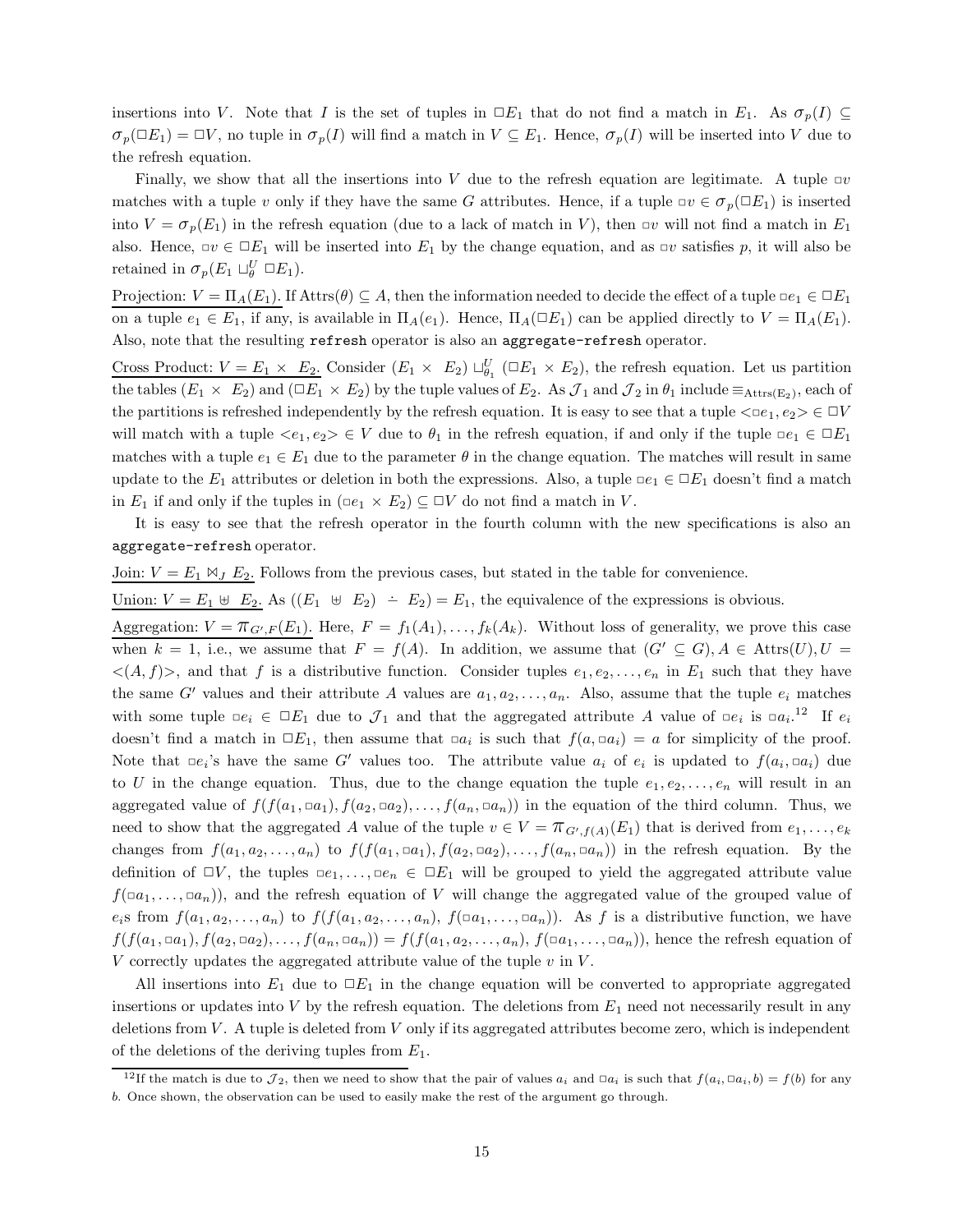It is easy to see that the refresh operator in the fourth column with the new specifications is also an aggregate-refresh operator.

Outerjoin:  $V = E_1 \&g J E_2$ . Suppose  $\Box E_1$  induces a set of insertions I into the relation  $E_1$ . Each tuple  $i \in I$ results in a set of tuples  $E_2^i = i \stackrel{l_o}{\bowtie}_J E_2$  in  $\Box V$ . No tuple  $e_2^i \in E_2^i$  finds a match in V due to the predicate  $(\equiv_G \land \equiv_{\tau})$ , because if it did, i would have found a match in  $E_1$  due to  $\equiv_G$ . Therefore, the refresh equation results in  $E_2^i$  being inserted into V for each  $i \in I$ .

Let us assume that  $M(\subseteq \Box E_1)$  is a set of tuples that find a match in  $E_1$  due to  $\equiv_G$ , and thus result in update of a tuple in  $E_1$ . Each tuple  $m \in M$  results in a set of tuples  $E_2^m = m \overset{lo}{\bowtie}_J E_2$  in  $\Box V$ . Note that,  $E_2^m$  may consist of just one tuple  $\langle m, \text{NULL}\rangle$ . If  $m \in M$  matches with a tuple  $e_1 \in E_1$  due to both having the same G attributes, then each tuple  $\langle m, e_2 \rangle \in E_2^m$  would match with the corresponding tuple  $\langle e_1, e_2 \rangle \in E_2^{e_1} = e_1 \overset{lo}{\bowtie}_J E_2$ . The tuple  $\langle e_1, e_2 \rangle$  exists in  $E_1 \overset{ro}{\bowtie}_J e_2$ , because the pair  $(m, e_2)$  satisfies J and  $\text{Attrs}(J) \subseteq G$ . Note that if  $E_2^m$  consists of only  $(m, \text{NULL})$ , then  $E_2^{e_1}$  consists of  $\langle e_1, \text{NULL}\rangle$  only. Also, as  $E_1^{e_2} \subseteq V$ , the refresh equation of V affects the updates correctly. As noted before, if  $\Box E_1$  results in deletions from  $E_1$ , then the refresh equation derived here would need to be modified using an extended refresh operator as illustrated in Section 6.3.

EXAMPLE 4 In this example, we illustrate the techniques developed in this section on the views of Example 1. Recall from Example 1 the definitions of SISales, CitySales, and CategorySales. For clarity of presentation, we use  $V_1$ ,  $V_2$ , and  $V_3$  to denote SISales, CitySales, and CategorySales respectively. Thus, we have

> $V_1 = \pi_{storeID,itemID,SumSISales = sum(price), NumSISales = count(*)}(\sigma_{date>1/1/95}$ sales)  $V_2'$  =  $V_1 \boxtimes$  stores  $V_2$  =  $\pi_{\textit{city}, \textit{SumC} is a less = sum(\textit{SumS} is a less), \textit{NumC} is a less = sum(\textit{NumS} is a less}) (V_2')$  $V_3'$  =  $V_1 \bowtie$  items  $V_3$  =  $\pi_{category, SumCasales = sum(SumSISales), NumCasales = sum(NumSISales)(V'_3)}$

where the (virtual) views  $V_2'$  and  $V_3'$  have been added for better illustration of how the aggregate-change tables propagate. We use the change propagation equations of Table 4 to derive the maintenance expressions for  $V_2$  and  $V_3$ , in response to changes in sales, as follows. In all the equations below, U is of the form  $\langle$ (SUM, f),(COUNT, f)> and p is of the form ((LHS.COUNT + RHS.COUNT) = 0),<sup>13</sup> where SUM is the aggregated attribute (SumSISales, SumCiSales, or SumCaSales) in the corresponding view, COUNT is the count attribute (NumSISales, NumCiSales, or NumCaSales) depending on the view, and  $f(x, y) = x + y$  for all x, y.

 $\Box V_1 = \pi_{\text{storeID},\text{itemID},\text{SumSISales}=\text{sum}(\text{price}),\text{NumSISales}=\text{sum}(\text{count})(\Pi_{\text{storeID},\text{price},\text{count}=1}(\sigma_{\text{date}>1/1/95}\triangle \text{sales})$  $\forall$  II<sub>storeID</sub>, price= -price, count= -1( $\sigma_{date>1/1/95}\nabla$ sales)) [From Section 5.1]

$$
V_1 = V_1 \sqcup_{\theta_1}^U (\square V_1), \text{ where } \theta_1 \text{ is } (\equiv_{\{storeID, itemID\}} \land \neg p, \equiv_{\{storeID, itemID\}} \land p)
$$

$$
\Box V_2' = \Box V_1 \otimes \text{ stores}
$$
\n
$$
V_2' = V_2' \sqcup_{\theta_{12}}^U \Box V_2', \qquad [\text{From (4) in Table 4}]
$$
\n
$$
\text{where } \theta_{12} \text{ is } (\equiv_{\{\text{storeID},\text{itemID}\} \cup \text{Attrs}(\text{stores})} \land \neg p, \equiv_{\{\text{storeID},\text{itemID}\} \cup \text{Attrs}(\text{stores})} \land p)
$$
\n
$$
\Box V_2 = \pi_{\text{city},\text{SumC} \subseteq \text{Sales} = \text{sum}(\text{SumSISales}), \text{NumC} \subseteq \text{Sales} = \text{sum}(\text{NumSISales})}(\Box V_2')
$$
\n
$$
V_2 = V_2 \sqcup_{\theta_2}^U \Box V_2, \text{ where } \theta_2 \text{ is } (\equiv_{\text{city}} \land \neg p, \equiv_{\text{city}} \land p) \qquad [\text{From (6) in Table 4}]
$$

<sup>&</sup>lt;sup>13</sup>Recall that LHS and RHS refer to the left and right operands of the join operation where p occurs.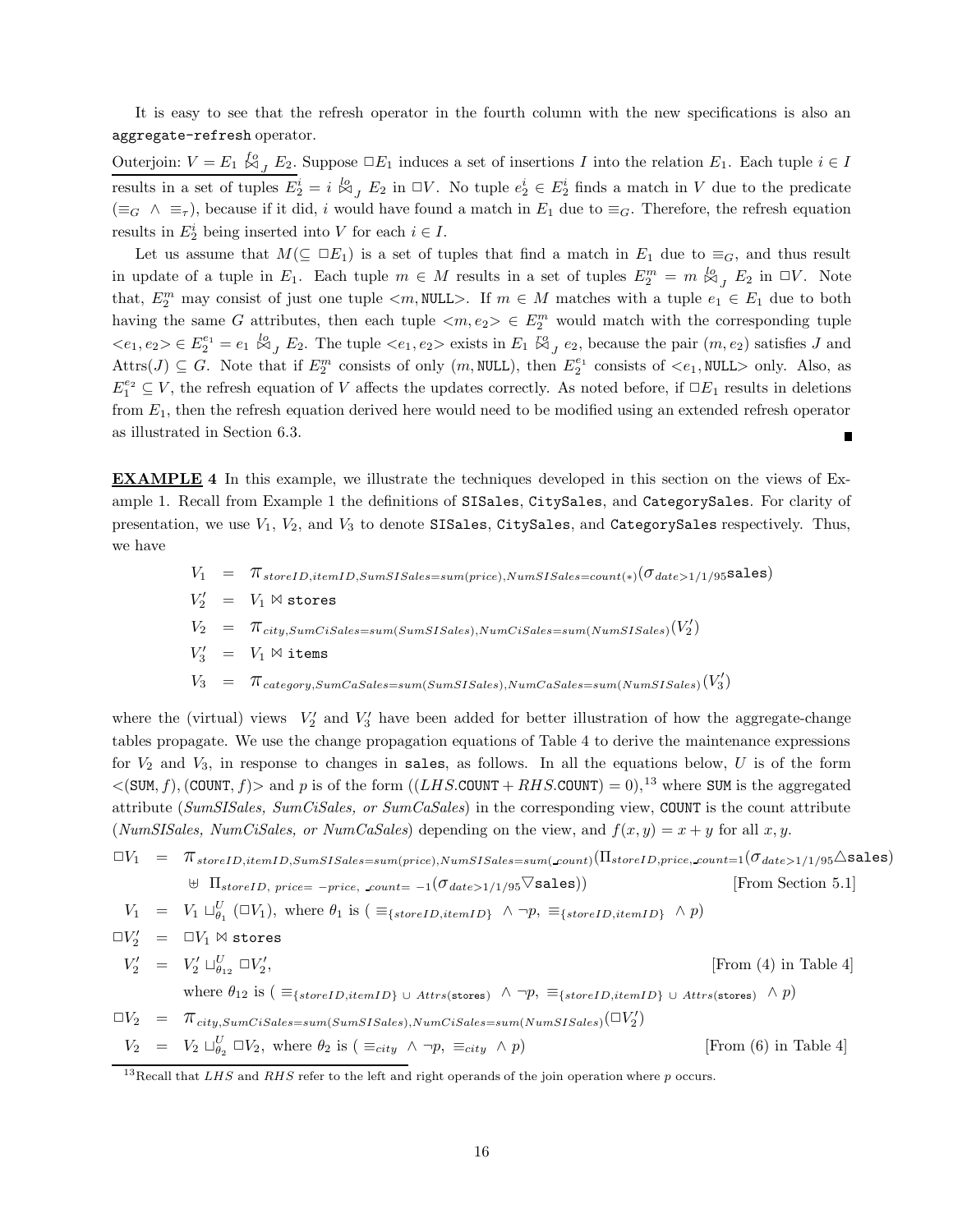

(a) Aggregate-change Tables

(b) Outerjoin-change Tables



 $\Box V_3'$  =  $\Box V_1 \boxtimes \text{items}$  $V_3' = V_3' \sqcup_{\theta_{13}}^U \Box V_3'$  $[From (4) in Table 4]$ where  $\theta_{13}$  is (  $\equiv_{\{storeID,itemID\}} \cup Atrs(\text{items})$   $\land \neg p$ ,  $\equiv_{\{storeID,itemID\}} \cup Atrs(\text{items})$   $\land p$ )  $\Box V_3$  =  $\pi_{category,SumCasales = sum(SumSISales), NumCasSales = sum(NumSISales)(\Box V'_3)}$  $V_3 = V_3 \sqcup_{\theta_3}^U \Box V_3$ , where  $\theta_3$  is  $(\equiv_{category} \land \neg p, \equiv_{category} \land p)$  [From (6) in Table 4]

As shown in Example 1, the above derived maintenance expressions for  $V_2$  and  $V_3$  are very efficient compared to the expressions derived by previous approaches.

Overall Change-Table Technique. The overall technique of change-table incremental maintenance works as follows. In a view expression tree, the insertions and deletions at the base tables are propagated through the initial relational operators using techniques in [GL95]. If the first non-relational (aggregate or outerjoin) operator encountered during propagation of insertions/deletions is an aggregate operator as shown in Figure 3 (a), then the insertions and deletions are used to generate an aggregate-change table at that aggregate operator, and the aggregate-change table is propagated through various operators using the techniques developed in this section. On the other hand, if the first non-relational operator encountered is an outerjoin operator as shown in Figure 3 (b), then an outerjoin-change table is generated and propagated through various operators using the techniques developed in Section 6. Thus, the choice of whether an aggregate-change table or outerjoinchange table is used for the incremental maintenance process depends on the operator that is first encountered in the view expression tree during propagation of insertions/deletions from the base tables to the root of the expression tree.

# 6 Maintaining Outerjoin Views Efficiently

In this section, we show how our change-table technique can be used to derive efficient and simple algebraic expressions for maintenance of view expressions involving outerjoin operators. Outerjoin is supported in SQL. Further, outerjoins have recently gained importance because data from multiple distributed databases can be integrated by means of outerjoin views [GJM96, GM95, RU96]. Outerjoins are also extensively used in object-relational systems [BW89, BW90, BPP+93].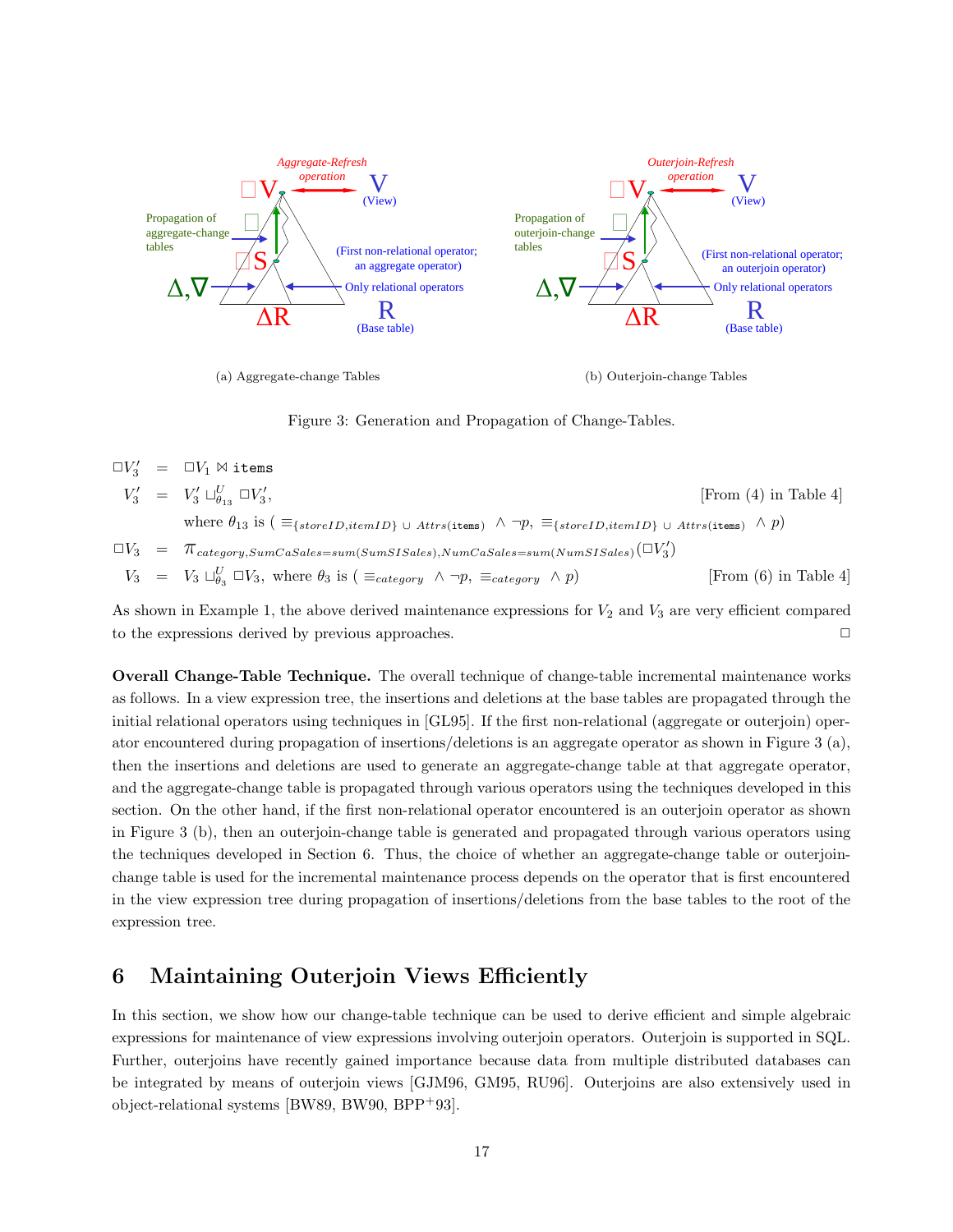Definition 3 (Outerjoin-change table) A change table for a view involving outerjoin operators is defined as an outerjoin-change table if the change table was either generated at an outerjoin operator or is a result of propagation of an outerjoin-change table, using the propagation equations we will derive for propagating outerjoin-change tables.

For example, the change tables,  $\square$ SSInfo and  $\square$ SSFullInfo, computed for the views SSInfo and SSFullInfo respectively in Example 2 are outerjoin-change tables.

We start by showing how the changes to an outerjoin view  $(R \mathcal{L}_{J} S)$ , in response to insertions into the base table R, can be summarized into an outerjoin-change table. Computation of an outerjoin-change table at an outerjoin view in response to deletions from a base table requires a more general refresh operator and is briefly discussed in Section 6.3.

### 6.1 Generating Outerjoin-Change Table At An Outerjoin Node

Given tables  $R(A_1, A_2, \ldots, A_n)$  and  $S(B_1, B_2, \ldots, B_m)$ , consider an outerjoin view  $V(A_1, \ldots, A_n, B_1, \ldots, B_m)$  $R \overset{f_2}{\bowtie}_J S$ , where J is an equi-join condition. Insertions into  $R$ ,  $\triangle R$ , can result in some insertions and deletions into view V. We summarize the set of changes to V in an outerjoin-change table  $\Box V$  defined as  $\Box V = \triangle R$   $\stackrel{lo}{\bowtie}$   $\Box$  S. Note that the tables  $\Box V$  and V have the same schema and attribute names. We show that with the following specification of the refresh operator, the net changes in the outerjoin-change table  $\Box V$ can be applied to the view V to obtain the correctly refreshed V. The specifications,  $\theta = (\mathcal{J}_1, \mathcal{J}_2)$  and U, of the **refresh** operator used to apply  $\Box V$  to V are:

- $\mathcal{J}_1$  is  $(\equiv_G \land p)$ , where  $G = \text{Attrs}(S)$  and  $p = (\bigwedge_{1 \leq j \leq n} (V.A_j = \text{NULL})).$
- $\mathcal{J}_2$  is FALSE.
- The update list U is  $\langle (A_1, f), (A_2, f), \ldots, (A_n, f) \rangle$ , where  $f(x, y) = y$  for all x, y.

**Theorem 2** Consider the view  $V = R \&g \ S$  and the outerjoin-change table  $\Box V = \triangle R \Join g \ S$ . For the above definition of the refresh operator specifications of  $\theta = (\mathcal{J}_1, \mathcal{J}_2)$  and U, the following holds:  $(R \oplus \triangle R) \stackrel{f \circ}{\bowtie}_J S = (R \stackrel{f \circ}{\bowtie}_J S) \sqcup^U_{\theta} (\square V)$ 

**Proof:** Due to insertion of  $\triangle R$  into R, the view V should change as follows. First, the set of tuples  $\triangle R$   $\overset{lo}{\bowtie}_J S$ should be inserted to V. Then, if there is a tuple  $\Box v = \langle r_1, r_2, \ldots, r_n, s_1, s_2, \ldots, s_m \rangle$  in  $(\triangle R \overset{lo}{\bowtie}_J S)$ , i.e., if  $\exists v$  is being inserted into V, then the tuple <NULL, ..., NULL,  $s_1, s_2, \ldots, s_m$ >  $\in V$  should be deleted from V.

The above effect can be achieved by updating a tuple  $v = \langle \text{NULL}, \dots, \text{NULL}, s_1, s_2, \dots, s_m \rangle$  in V to  $\Box v =$  $\langle r_1, r_2, \ldots, r_n, s_1, s_2, \ldots, s_m \rangle$  if such a tuple  $\Box v$  exists in  $\Box V = \triangle R \bigotimes_S S$ . The refresh of V would be complete if the tuples  $\Box v$  in  $\Box V$  for which no such match occurs are inserted into V. By the definition of the refresh operator and its specification, one can see that this is exactly what is achieved by the refresh expression  $V \sqcup_{\theta}^U \square V$ .

#### 6.2 Propagating Outerjoin-Change Tables

Only a special form of the generic refresh operator, which we call an outerjoin-refresh operator, is required to refresh a view using its outerjoin-change table.

**Definition 4** (Outerjoin-refresh operator) Let  $\{A_1, A_2, \ldots, A_n, B_1, B_2, \ldots, B_m\}$  be the set of attributes in V and its outerjoin-change table  $\Box V$ . A refresh operator  $\Box_{\theta}^U$  used to apply the outerjoin-change table  $\Box V$  to its view V is said to be an outerjoin-refresh operator if: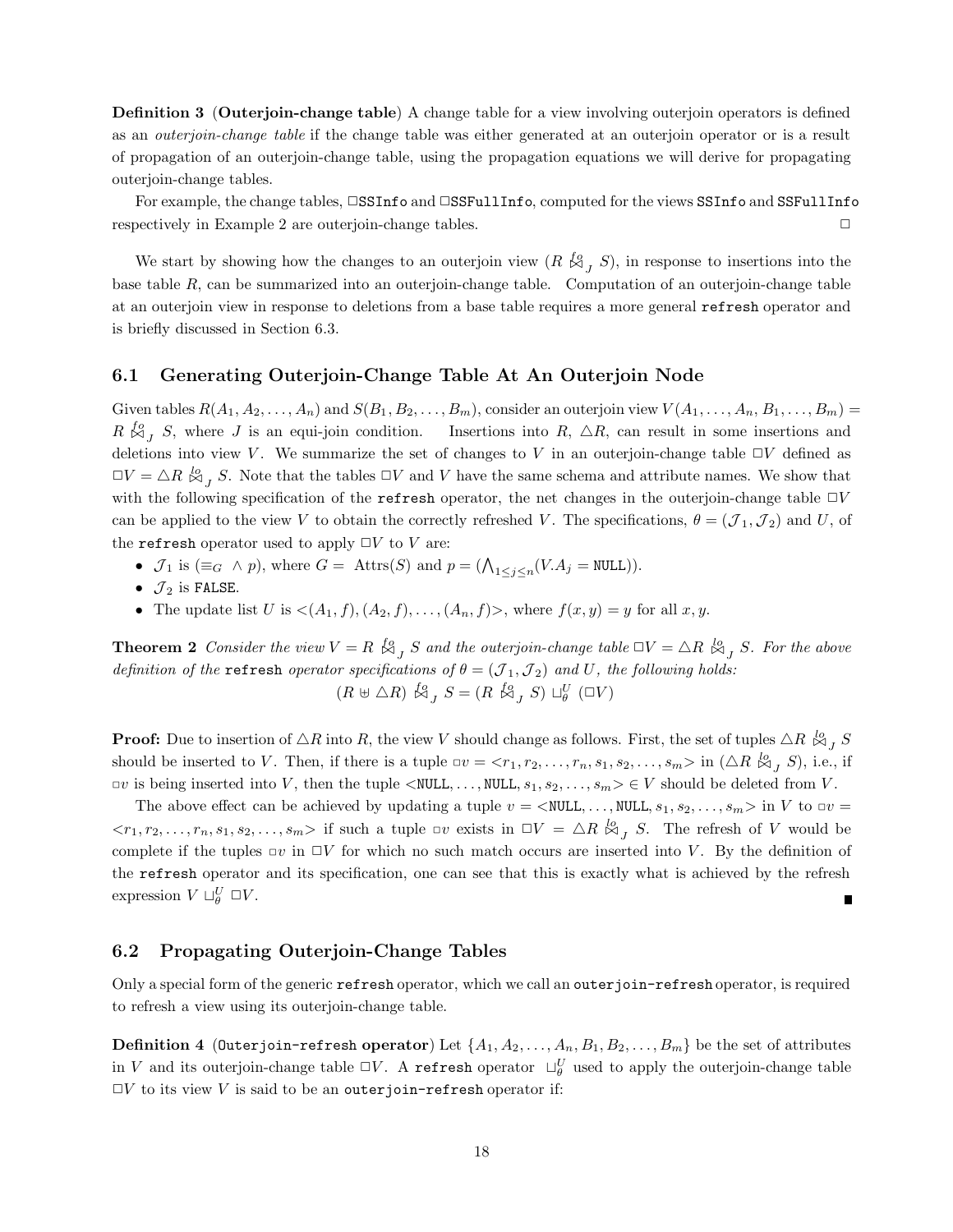• the join condition  $\mathcal{J}_1$  is  $(\equiv_G \land p)$ , where  $G = \{B_1, B_2, \ldots, B_m\}$  and p is a predicate on the attributes  $(LHS.A_1, LHS.A_2, \ldots, LHS.A_n).$ 

• the join condition  $\mathcal{J}_2$  is FALSE, and

• the update list U is  $\langle (A_1, f), (A_2, f), \ldots, (A_n, f) \rangle$ , where  $f(x, y) = y$  for all x, y. Note that  $(\text{Attrs}(U) \cap$  $G$ ) =  $\phi$  and (Attrs(U) ∪ G) = Attrs(V).

The refresh equations given in Table 4 correctly propagate an outerjoin-change table as well, except for the case of propagation through the outerjoin operator, for which we derive a different equation below.

Consider a view  $V = E_1 \nleq g_J E_2$ , where  $E_1$  and  $E_2$  are general view expressions. Suppose that the expression  $E_1$  changes to to  $E_1 \sqcup_{\theta}^U \Box E_1$  using its outerjoin-change table  $\Box E_1$ , where the refresh operator  $\Box_{\theta}^U$ is an outerjoin-refresh operator. Let  $\theta$  be ( $\equiv_G \land p$ , FALSE), where p is a predicate, and G is a set of attributes common to  $E_1$  and  $\Box E_1$ . The following row, which replaces the row (7) in Table 4, shows how to propagate an outerjoin-change table  $\Box E_1$  through the outerjoin operator.

#### 7b  $E_1 \not\stackrel{\text{f}_2}{\otimes}_J E_2 \parallel (E_1 \sqcup_{\theta}^U \Box E_1) \not\stackrel{\text{f}_2}{\otimes}_J E_2 \parallel V \sqcup$  $_{\theta_{1}}^{U_{1}}(\Box E_{1}\overset{lo}{\Join}_{J}% ^{U_{1}})=-\left( \frac{\partial V_{1}}{\partial_{1}}\right) ^{U_{1}}\left( \frac{\partial V_{2}}{\partial_{1}}\right) ^{U_{2}}$  $E_2$ )  $(\Box E_1 \overset{lo}{\bowtie} \underset{J}{\bowtie}$  $\text{Attrs}(J) \subseteq G$

As already mentioned,  $\theta$  is ( $\equiv_G \land p$ , FALSE) in the row above. Also,

- $\theta_1 = (\mathcal{J}_1, \text{FALSE})$ , where  $\mathcal{J}_1$  is  $\equiv_{Attrs(E_2)} \wedge ((\equiv_G \wedge p) \vee (\bigwedge_{e_1 \in Attrs(E_1)} LHS.e_1 = \text{NULL}) )$ , and
- $U_1 = \langle (A_1, f), (A_2, f), \ldots, (A_k, f) \rangle$ , where  $\{A_1, A_2, \ldots, A_k\} = \text{Attrs}(E_1)$  and  $f(x, y) = y$  for all  $x, y$ .

**Theorem 3** Assume that the refresh operator used in the expression of the third column in Table  $\ddot{4}$  is an outerjoin-refresh operator.

(1) The change propagation equations given in Table 4, with the following two changes, correctly propagate outerjoin-change tables.

- Disregard the condition in column 6 of the first row (selection view)
- Replace the seventh row by row (7b) given above
- (2) The refresh operator derived in each of the refresh equations (column 4) is also an

outerjoin-refresh operator, except for the case of propagation through an aggregate operator (sixth row) where the derived operator is an aggregate-refresh operator.

**Proof:** It is easy to see that the refresh operator in the fourth column with its new specifications is also an outerjoin-refresh operator, except for in the *sixth* row where the derived operator is an aggregate-refresh operator. As before, we refer to the expression  $E_1 \sqcup_{\theta}^U \square E_1$  as the *change equation* throughout this proof. Selection:  $V = \sigma_q(E_1)$ . We use the characteristics of the outerjoin-refresh operator to show that  $\sigma_q(E_1 \sqcup_q^U \Box E_1)$  $\sigma_q(E_1) \sqcup_{\theta}^U \sigma_q(\Box E_1).$ 

First, we show that the refresh equation of  $V$  doesn't miss any legitimate insertions into  $V$  affected by the change equation  $E_1 \sqcup_{\theta}^U \square E_1$ . Let I be the set of tuples that is inserted into  $E_1$  due to the change equation. We will show that  $\sigma_q(I)$  is inserted into V by the refresh equation, implying the result. Note that I is the set of tuples in  $\Box E_1$  that do not find a match in  $E_1$ . As  $\sigma_q(I) \subseteq \sigma_q(\Box E_1) = \Box V$ , no tuple in  $\sigma_q(I)$  will find a match in  $V \subseteq E_1$ . Hence,  $\sigma_q(I)$  will be inserted into V using the refresh equation.

Now, we show that all insertions into  $V$  due to the refresh equation are legitimate. The refresh equation may induce an insertion of the tuple  $\Box v \in \Box V$  into V if  $\Box v$  doesn't find a match in V. If  $\Box v \in I$ , where I is the set of tuples in  $\Box E_1$  that don't find a match in  $E_1$ , then the insertion is obviously legitimate. Suppose,  $\forall v \notin I$ . This implies that  $\forall v \in \Box E_1$  found a match with a tuple  $e_1 \in E_1$ . Because of the specifications of the outerjoin-refresh operator, the match results in the tuple  $e_1$  in  $E_1$  being updated to  $\sigma v$  by the change equation  $E_1 \sqcup_{\theta}^U \Box E_1$ . Now note that as  $\Box v \in \Box V$ , it satisfies the selection condition q, and hence the tuple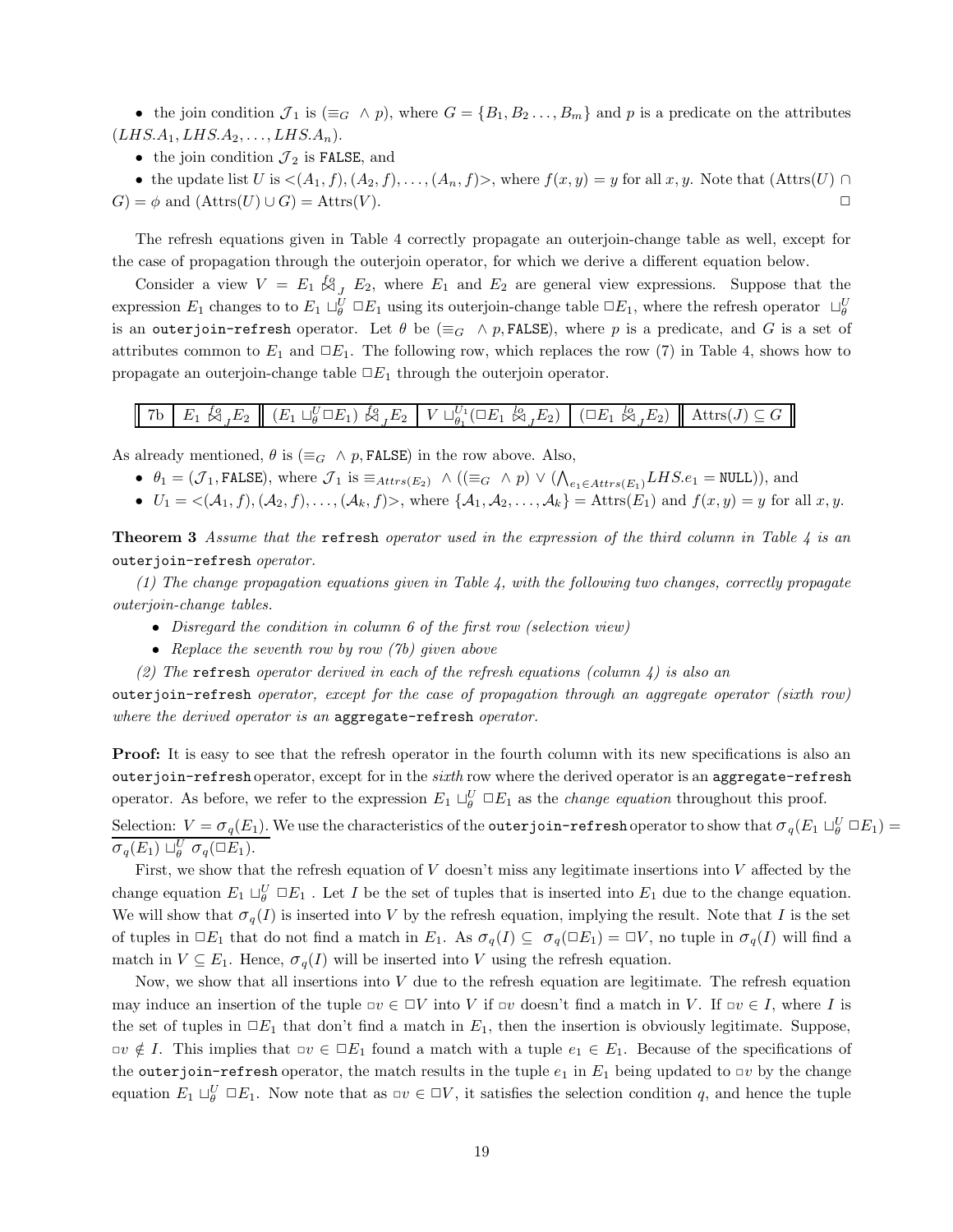$\sigma_v$  (updated from  $e_1$  in  $E_1$ ) will be included in the expression  $\sigma_q(E_1 \sqcup_q^U \Box E_1)$  of the third column. Thus, the insertion of  $\Box v$  into V by the refresh equation is correct. As the match between tuples is one-to-one, the tuple  $\Box v$  results in only one update in the table  $E_1$  due to the change equation, which as shown above corresponds to the insertion of  $\Box v$  into V due to the refresh equation.

In the refresh equation, if a tuple  $v \in V$  is updated by a tuple  $\exists v \in \Box V = \sigma_q(\Box E_1)$ , then  $v \in E_1$  would have been updated by  $\exists v \in \Box E_1$  by the change equation too. According to the update characteristics of the outerjoin-refresh operator, the tuple v is updated to  $\Box v$  by  $\Box v$ . Now,  $\Box v$  satisfies the predicate p, hence the updated tuple  $\Box v$  is correctly retained in V by the refresh equation. This shows that the updates to V in the refresh equation are legitimate.

The only updates the refresh equation might miss are of the kind where a tuple  $\Box e_1 \in \Box E_1$  matches with a tuple  $e' \in \sigma_{\overline{q}}(E)$  in the change equation. The match results in the tuple  $e'$  being updated to  $\Box e_1$ . If  $\Box e_1$ satisfies the condition p, then it is included in V by the change equation. In the refresh equation, as  $\Box e_1 \in \Box V$ doesn't find a match in  $V$ , it is inserted into  $V$ . Hence, the desired effect is achieved.

Projection:  $V = \Pi_A(E_1)$ . If  $\text{Attrs}(\theta) \subseteq A$ , then the information needed to decide the effect of a tuple  $\Box e_1 \in \Box E_1$ on a tuple  $e_1 \in E_1$ , if any, is available in  $\Pi_A(e_1)$ . Hence,  $\Pi_A(\square E_1)$  can be applied directly to  $V = \Pi_A(E_1)$ .

Cross Product:  $V = E_1 \times E_2$ . Consider  $(E_1 \times E_2) \sqcup_{\theta_1}^U (\square E_1 \times E_2)$ , the refresh equation. Let us partition the tables  $(E_1 \times E_2)$  and  $(\Box E_1 \times E_2)$  by the tuple values of  $E_2$ . As  $\mathcal{J}_1$  and  $\mathcal{J}_2$  in  $\theta_1$  include Attrs( $E_2$ ), each of the partitions is refreshed independently by the refresh equation. It is easy to see that a tuple  $\langle \varpi e_1, e_2 \rangle \in \Box V$ will result in a match with a tuple  $\langle e_1, e_2 \rangle \in V$  due to  $\theta_1$  in the refresh equation, if and only if the tuple  $\Box e_1 \in \Box E_1$  matches with a tuple  $e_1 \in E_1$  due to the parameter  $\theta$  in the change equation. The match will result in the same updates to the  $E_1$  attributes in both the expressions. Also, a tuple  $\Box e_1 \in \Box E_1$  doesn't find a match in  $E_1$  if and only if the tuples in  $(\Box e_1 \times E_2) \subseteq \Box V$  do not find a match in V.

Join:  $V = E_1 \bowtie_J E_2$ . Follows from the previous cases.

Union:  $V = E_1 \oplus E_2$ . As  $((E_1 \oplus E_2) \doteq E_2) = E_1$ , the equivalence of the expressions is obvious.

Aggregation:  $V = \pi_{G',f(A)}(E_1)$ . Without loss of generality, we prove this case when  $k = 1$ . Let  $f_1 = f$  and  $A_1 = A$ , the aggregated attribute. We assume that  $(G' \subseteq G)$ ,  $A \in \text{Attrs}(U)$ ,  $U = \langle (A, f) \rangle$ , and that f is a distributive function. Consider tuples  $e_1, e_2, \ldots, e_n$  in  $E_1$  such that they have the same G' values, and let their attribute A values be  $a_1, a_2, \ldots, a_n$ . Assume that the tuples  $e_1, \ldots, e_l$  find matches with tuples  $\Box e_1, \ldots, \Box e_l$  in  $\Box E_1$  due to the join condition  $\mathcal{J}_1$ . Thus,  $a_i = \text{NULL}$  and  $\Box e_i$ 's have the same G' values as  $e_i$ 's for  $1 \leq i \leq l$ . Also, the attribute A value of  $e_i$  is updated to  $\Box a_i$ , for  $1 \leq i \leq l$ , due to the update parameter U in the change equation. Hence, due to the change equation the tuples  $e_1, e_2, \ldots, e_n$  will result in an aggregated value of  $f(\Box a_1, \Box a_2, \ldots, \Box a_l, a_{l+1}, a_{l+2}, \ldots, a_n)$  in the expression of the third column. Thus, we need to show that the aggregated A value of the tuple v that is derived from  $e_1, \ldots, e_n$  in the view  $V = \pi_{G', f(A)}(E_1)$  changes from  $f(a_1, a_2, \ldots, a_n)$  to  $f(a_1, a_2, \ldots, a_n, a_{l+1}, a_{l+2}, \ldots, a_n)$  in the refresh equation. Now, by the definition of  $\Box V$ , the tuples  $\Box e_1, \ldots, \Box e_l \in \Box E_1$  will be grouped to yield the aggregated attribute value  $f(\Box a_1, \ldots, \Box a_l)$  in a tuple in  $\Box V$ . The refresh equation of V then updates the aggregated value of the grouped value of  $e_i$ s from  $f(a_1, a_2, \ldots, a_k)$  to  $f(f(a_1, a_2, \ldots, a_n), f(\Box a_1, \ldots, \Box a_l)) = f(a_{l+1}, \ldots, a_n, \Box a_1, \ldots, \Box a_l)$ , as  $a_1$  to  $a_l$  are NULL. Hence the refresh equation of V correctly updates the aggregated attribute value of the tuple  $v$  in  $V$ .

All insertions into  $E_1$  due to  $\Box E_1$  will be converted to aggregated insertions into V by the refresh equation. Outerjoin:  $V = E_1 \&g J E_2$ . Let  $M(\subseteq \Box E_1)$  be the set of tuples in  $\Box E_1$  that find a match in  $E_1$  in the change equation due to  $\mathcal{J}_1 = (\equiv_G \land p)$ . Note that G is a set of attributes in  $E_1$  and p is a predicate over the rest of the attributes in  $E_1$ . Consider  $m \in M$  and that m finds a match with a tuple  $e_1$  in  $E_1$  due to  $\mathcal{J}_1$ . Each m results in a set of tuples  $E_2^m = m \overset{lo}{\bowtie}_J E_2$  in  $\Box V = \Box E_1 \overset{fo}{\bowtie}_J E_2$ , where  $E_2^m$  may consist of just one tuple  $\langle m, \texttt{NULL}\rangle$ . Each tuple  $e_2^m = \langle m, e_2\rangle \in E_2^m$  will find a match with the corresponding tuple  $v = \langle e_1, e_2\rangle \in V$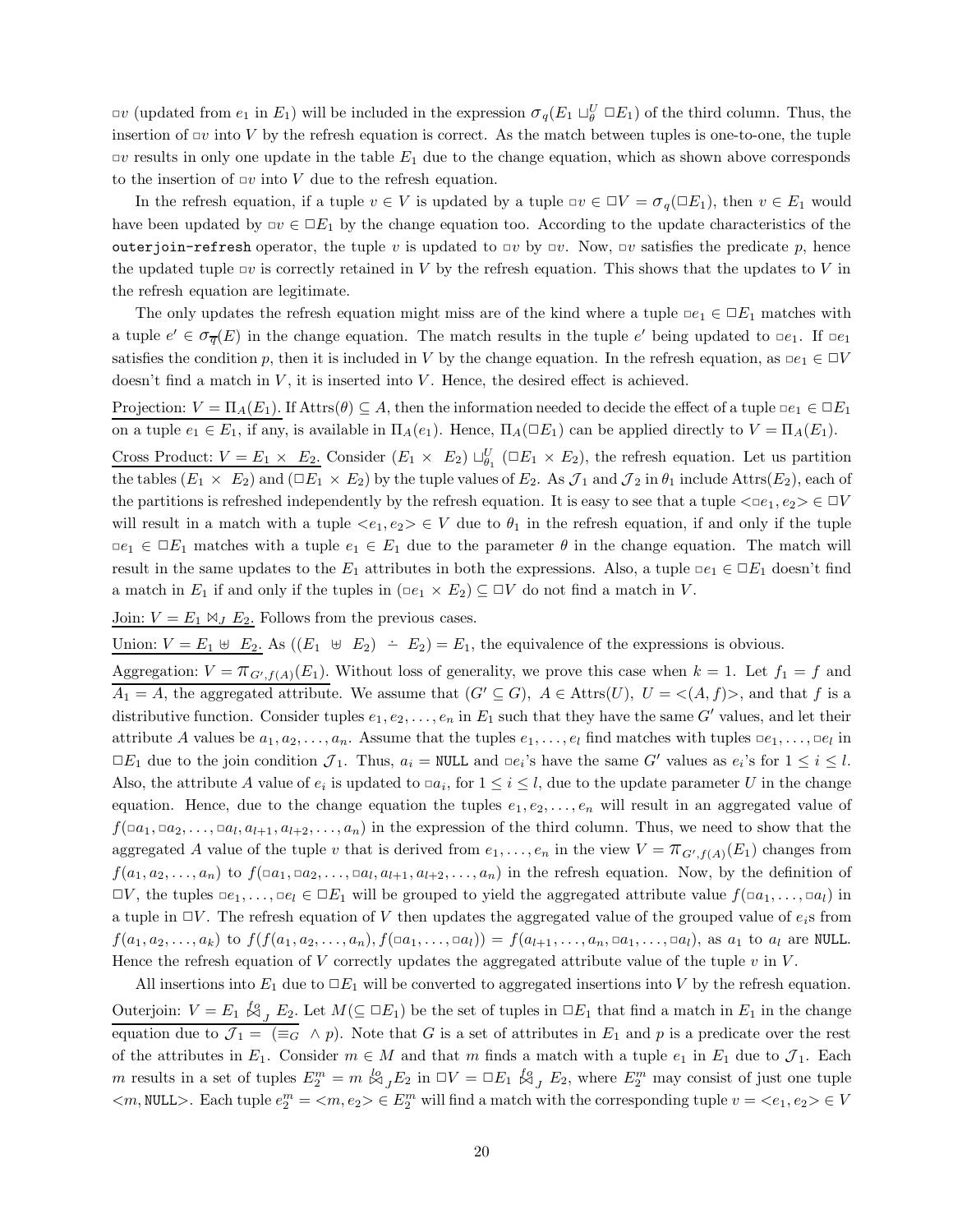(note that  $e_2$  may be NULL) due to the join condition  $\mathcal{J}_1 \wedge \equiv_{Attrs(E_2)}$ . As  $Attrs(J) \subseteq G$  and  $\langle m, e_2 \rangle \in E_2^m$ , the tuple v exists in V (even if  $e_2 = \text{NULL}$ ). The tuple  $\langle e_1, e_2 \rangle$  gets updated to  $\langle m, e_2 \rangle$  due to the update list  $U_1$  in the refresh equation of V. This update affected in V by the refresh equation is correct because  $m \in \Box E_1$  also updates  $e_1 \in E_1$  to m in the change equation, as  $\text{Attrs}(G) \cup \text{Attrs}(U) = \text{Attrs}(E_1)$ , and m and  $e_1$  have the same G attributes. Thus, all the updates of tuples in  $E_1$  due to the change equation are correctly applied to  $V$  by  $\Box V$  in the refresh equation.

Lets consider the other set of tuples I in  $\Box E_1$ , that are inserted into  $E_1$  (because they didn't find a match in  $E_1$ ). Let  $i \in I$ . The tuple i results in the set of tuples  $E_2^i = i \bigotimes_{j} E_2$  in  $\Box V$ . Tuple  $\langle i, e_2 \rangle \in E_2^i$  may find a match v in V due to the condition  $\equiv_{Attrs(E_2)} \wedge (\bigwedge_{e\in Attrs(E_1)} LHS.e = \text{NULL}$  in  $\mathcal{J}_1$ . In that case the tuple v is correctly updated to  $\langle i, e_2 \rangle$ . All the other unmatched tuples in  $\Box V$  are correctly inserted into V.

As the propagation of an outerjoin-change table through an aggregate operator results in an aggregate-refresh operator, the resulting change table is an aggregate-change table. This is an exception to Definitions 1 and 3, not mentioned earlier to avoid confusion.

**EXAMPLE** 5 Consider a view  $V = \pi_{A,B,F=sum(D),H=sum(E),Num=Count(*)} (\sigma_{A>5}((R \&_{C=D} S) \bowtie T))$ , where  $R(A, B, C), S(D, E),$  and  $T(A, B, L)$  are base relations, and  $\bowtie$  is the natural join operation, i.e., a join with the join condition ( $\equiv$ {A,B}). Recall that for computing the SUM aggregates, the attribute value of NULL is taken as 0, provided at least one tuple has a non-NULL value.

For clarity of presentation, assume that  $V_1 = R \&_{C=D} S$ ,  $V_2 = V_1 \Join T$ ,  $V_3 = \sigma_{A>5}(V_2)$ . Let us define a predicate p as  $((LHS.D = NULL) \wedge (LHS.E = NULL)),$  a predicate q as  $((LHS.Num + RHS.Num) = 0),$ an update list  $U_1$  as  $\langle (F, f), (H, f) \rangle$ , and U as  $\langle (D, g), (E, g), (Num, g) \rangle$ . Here,  $f(x, y) = y$  for all x, y,  $g(x, y) = x + y$  for all  $x, y \neq \text{NULL}$ , and  $g(\text{NULL}, y) = y$ . We illustrate our techniques of maintaining views involving outerjoin operators by deriving maintenance expressions for V in response to insertions,  $\triangle S$ , into S. The first equation used for computing  $\Box V_1$  is similar to that derived in Theorem 2. In this case, we have insertions into S and hence, we use a right outerjoin operation instead.

$$
\Box V_1 = (R \boxtimes_{C=D} \triangle S)
$$
  
\n
$$
V_1 = V_1 \sqcup_{\theta_1}^{U_1} \Box V_1, \text{ where } \theta_1 \text{ is } (\equiv_{Attrs(R)} \land p, \text{FALSE})
$$
 [From Theorem 2]  
\n
$$
\Box V_2 = \Box V_1 \bowtie T
$$
  
\n
$$
V_2 = V_2 \sqcup_{\theta_2}^{U_1} \Box V_2, \text{ where } \theta_2 \text{ is } (\equiv_{Attrs(R)} \cup Attrs(T) \land p, \text{ FALSE})
$$
 [From (4) in Table 4]  
\n
$$
\Box V_3 = \sigma_{A>5}(\Box V_2)
$$
  
\n
$$
V_3 = V_3 \sqcup_{\theta_2}^{U_1} \Box V_3
$$
 [From (1) in Table 4]

Now, in order to propagate the outerjoin-change table  $\Box V_3$  through an aggregate operator, we need to replace function f by g in the update parameter  $U_1 = \langle (F, f), (H, f) \rangle$  of the above refresh equation. Actually, it is valid to replace f by g in  $U_1$ , because an outerjoin-change table results in an update of only NULL values. Hence, f in  $U_1$  could be restricted to having the first parameter as NULL, in which case f behaves exactly as  $g$ . Note that  $g$  is essentially the SUM aggregate function extended for NULL input values. Thus, if  $U_2 = \langle (F, g), (H, g) \rangle$ :

$$
V_3 = V_3 \sqcup_{\theta_2}^{U_2} \square V_3
$$
  
\n
$$
\square V = \pi_{A,B,F=Sum(D),H=Sum(E),Num=Count(*)}(\square V_3)
$$
  
\n
$$
V = V \sqcup_{\theta}^{U} \square V, \text{ where } \theta \text{ is } (\equiv_{\{A,B\}} \land \neg q, \equiv_{\{A,B\}} \land q)
$$
 [From (6) in Table 4]

A similar analysis allows propagation of outerjoin-change tables through other aggregate functions. Note that  $\Box V$  is an *aggregate*-change table, as  $\Box_{\theta}^U$  is an **aggregate-refresh** operator. Hence, propagation of  $\Box V$  (for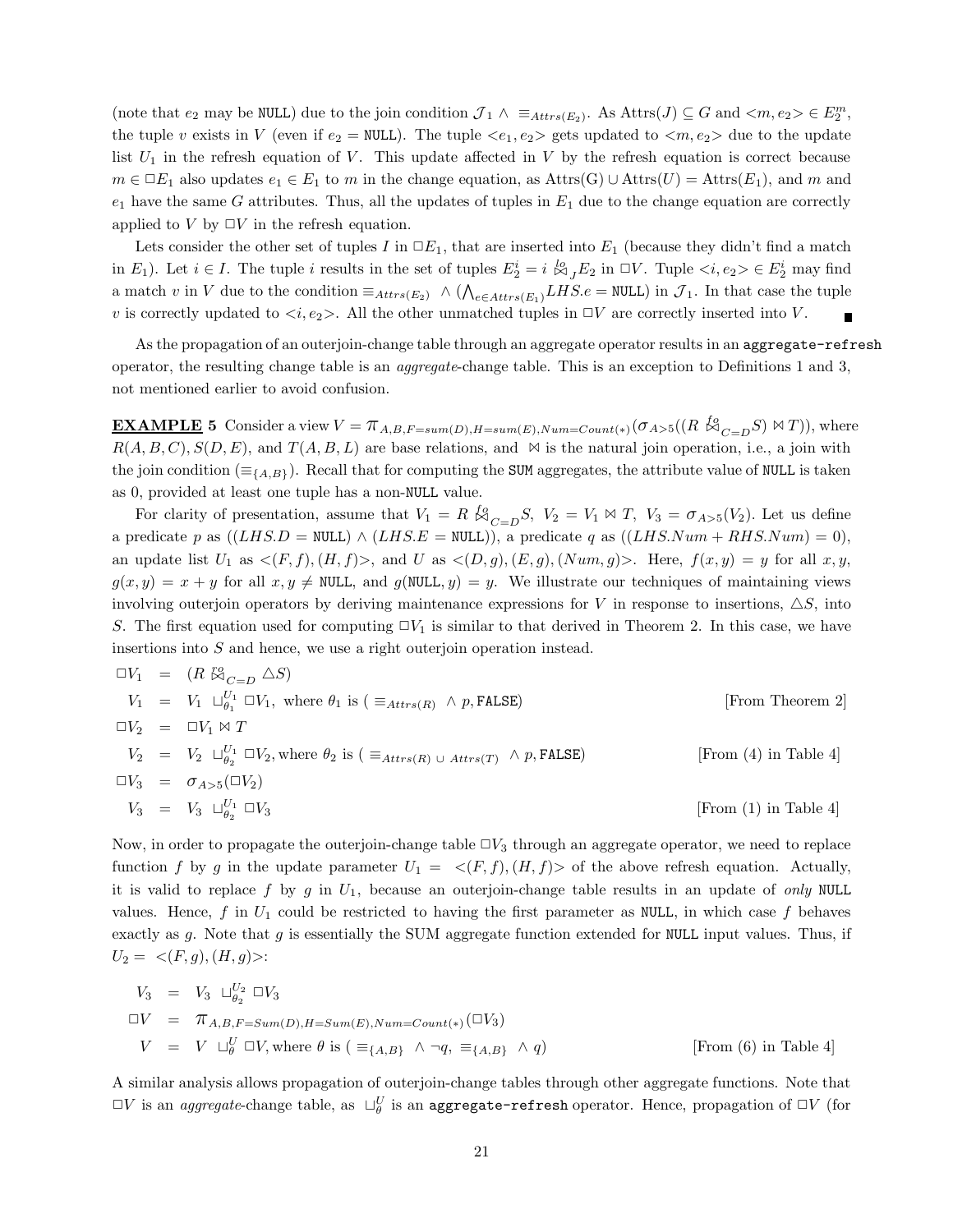views that use  $V$  as a subview) would be in accordance with change propagation equations for aggregate-change tables (Theorem 1).  $\Box$ 

#### 6.3 Propagation of Deletions through Outerjoin Operators

The changes in an outerjoin  $V = R \nleq J S$  due to deletions from a base relation R cannot be summarized in an outerjoin-change table within our restricted definition of the refresh operator. In this section, we show that by using an extended definition of the refresh operator, we can apply changes summarized in an appropriately defined change table to V in response to deletions from a base table.

Consider a simple outerjoin view  $V = R \nleq_{\mathcal{J}} S$ . Let  $\nabla R$  be the set of deletions from R, and let  $S^{set} =$  $\pi_{Attrs(S),Num=Count(*)}(S)$ . We define the *OJDeletion-change table*  $\Box V$  that succinctly represents changes to V in response to  $\nabla R$  as

$$
\Box V = \nabla R \stackrel{lo}{\bowtie}_J S^{set}.
$$

The view V is refreshed using the refresh equation  $V \sqcup_{\theta}^U \Box V$ , where  $\sqcup_{\theta}^U$  is the **OJDeletion-refresh** operator as defined in Algorithm 1. Here,  $\theta = (\equiv_{Attrs(V)}, (\equiv_{Attrs(S)} \land \text{Attrs}(S) \neq \text{NULL}) )$  and  $U = \langle (A_1, f), \dots, (A_n, f) \rangle$ , where  $f(x, y) = \text{NULL}$  for all  $x, y$  and  $\{A_1, \ldots, A_k\} = \text{Attrs}(R)$ .

The OJDeletion-refresh algorithm (Algorithm 1) used to refresh the view V works as follows. A tuple  $(r, s, l)$  in  $\Box V$  comes from l copies of s in S and a tuple r in  $\nabla R$ . Thus, the tuple r belonged to R before deletions and V has at least l copies of  $(r, s)$ . Now, if there is another tuple  $v' = (r_1, s) \in V$ , then the l copies of  $(r, s)$  can be deleted from V as a result of deletion of r from R. But, if no such v' exists in V, then each of the copies of  $(r, s)$  in V should be changed to (NULL, s), as the tuple  $s \in S$  now becomes a dangling tuple after deletions from R. Thus, the l copies of  $(r, s)$  are updated accordingly in Algorithm 1. One can see that it is essential to store in  $\Box V$  the number of copies l of s from S. Also, note that the OJDeletion-refresh algorithm doesn't need to query any sources, and hence, can be executed very efficiently.

#### Algorithm 1 OJDeletion-Refresh Algorithm

Used to apply an OJDeletion-change table to its view

#### Input

View  $V(A_1, ..., A_n, B_1, ..., B_m)$ OJDeletion-change Table  $\Box V(A_1, \ldots, A_n, B_1, \ldots, B_m, Num)$ 

#### Characteristics of the OJDeletion-refresh Parameters

 $\theta = (\mathcal{J}_1, \mathcal{J}_2) \cdot \mathcal{J}_1$  is  $\equiv_{Attrs(V)}$  and  $\mathcal{J}_2$  is  $\equiv_G$ , where  $G = \{B_1, B_2, \ldots, B_m\}$ 

 $U = \langle (A_1, f_1), (A_2, f_2), \dots, (A_n, f_n) \rangle.$ 

#### Output

Refreshed table V, i.e.,  $V \sqcup_{\theta}^U \square V$ .

#### BEGIN

for each tuple  $\Box v = (r, s, l)$  in  $\Box V$  /\* r is the value of U attributes, \*/

/\* s is the value of the G attributes, and l is an integer. \*/

Let  $\{v_1, \ldots, v_l\}$  be the tuples in V that match  $\Box v$  due to the join condition  $\mathcal{J}_1$ .

/\* Note that there are at least l tuples in V that will match  $\sigma v$  due to  $\mathcal{J}_1$ . \*/ **if** there is a tuple  $v' \in V$  such that  $v' \notin \{v_1, \ldots, v_l\}$  and

 $v'$  matches with  $\Box v$  due to the join condition  $\mathcal{J}_2$ 

**then** Delete tuples  $v_1, v_2, \ldots, v_l$  from  $V$ ;

**else** Update each tuple  $v_1, v_2, \ldots, v_l$  in V using the specifications in U;

end if;

end for;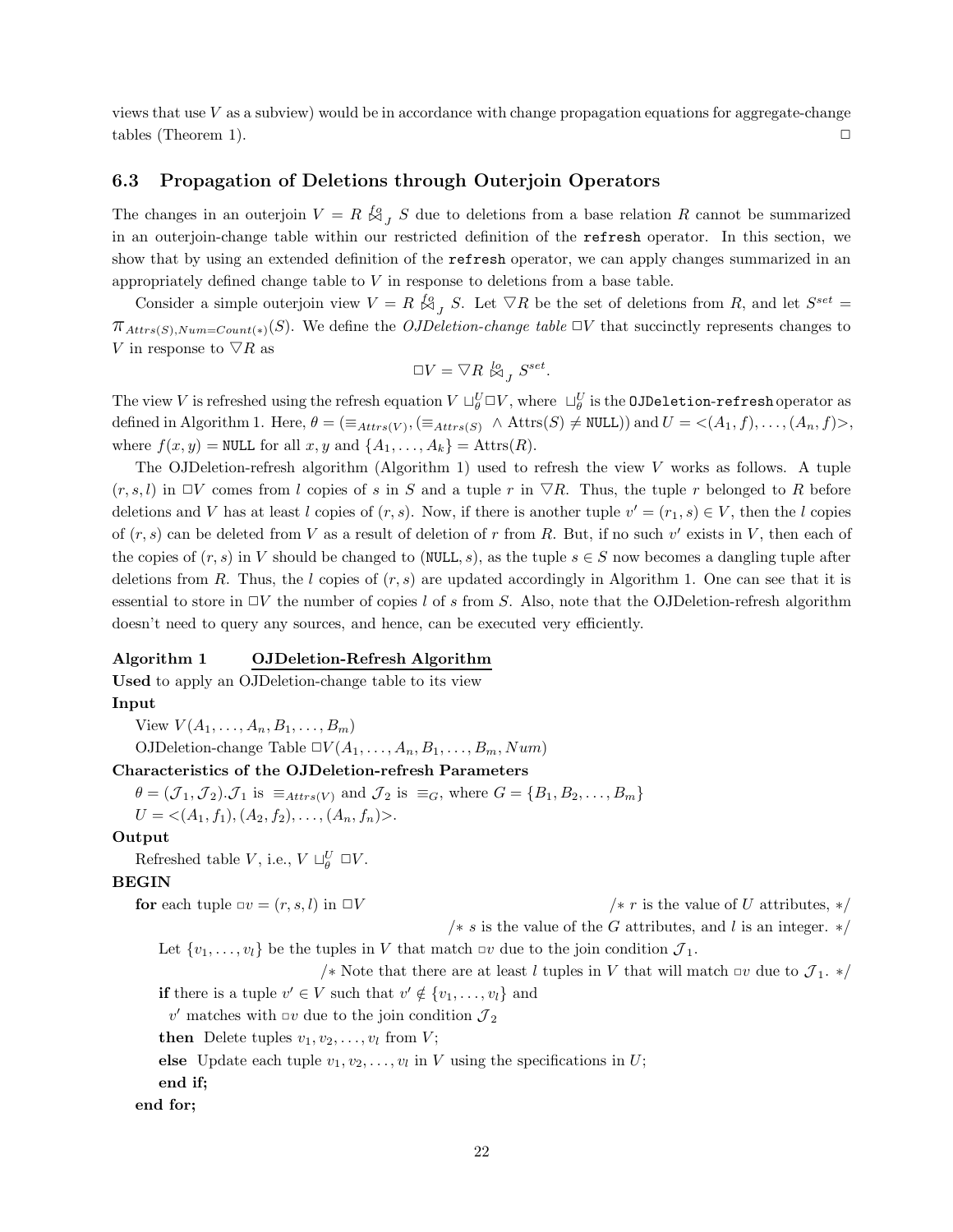| <u>No.</u>     | $\underline{V}$     | NewV<br>$\theta = (\mathcal{J}_1, \mathcal{J}_2)$<br>$\mathcal{J}_1$ is $\equiv_V$<br>$\mathcal{J}_2$ is $\equiv_G$ | Refresh Equation                                                                                                                                                                      | $\Box V$                                    | Conditions                   |
|----------------|---------------------|---------------------------------------------------------------------------------------------------------------------|---------------------------------------------------------------------------------------------------------------------------------------------------------------------------------------|---------------------------------------------|------------------------------|
| $\mathbf{1}$   | $\sigma_q(E_1)$     | $\sigma_q(E_1 \sqcup_{\theta}^U \Box E_1)$                                                                          | $V \sqcup_{\theta}^U \sigma_q(\square E_1)$                                                                                                                                           | $\sigma_q(\Box E_1)$                        | $\text{Attrs}(q)\subseteq G$ |
| $\overline{2}$ | $\Pi_A(E_1)$        | $\Pi_A(E_1 \sqcup_{\theta}^U \Box E_1)$                                                                             | $V \sqcup_{\theta}^U \Pi_A(\square E_1)$                                                                                                                                              | $\Pi_A(\Box E_1)$                           | $G \subseteq A$              |
| 3              | $E_1 \times E_2$    | $(E_1 \cup_{\theta}^U \Box E_1) \times E_2$                                                                         | $V \sqcup_{\theta_1}^U (\square E_1 \times E_2)$<br>$\theta_1 = (\mathcal{J}_1 \wedge \equiv_\tau, \mathcal{J}_2 \wedge \equiv_\tau)$<br>$\tau = \text{Attrs}(E_2)$                   | $\Box E_1 \times E_2$                       |                              |
| $\overline{4}$ | $E_1 \bowtie_J E_2$ | $(E_1 \cup_{\theta}^U \Box E_1) \boxtimes_J E_2$                                                                    | $V \sqcup_{\theta_1}^U (\sqcup E_1 \bowtie_J E_2)$<br>$\theta_1 = (\mathcal{J}_1 \wedge \equiv_\tau, \mathcal{J}_2 \wedge \equiv_\tau)$<br>$\tau = \text{Attrs}(E_2)$                 | $\Box E_1 \boxtimes_I E_2$                  | $\text{Attrs}(J)\subseteq G$ |
| 5              | $E_1 \oplus E_2$    |                                                                                                                     | $(E_1 \cup_{\theta}^U \Box E_1) \uplus E_2 \mid ((V - E_2) \cup_{\theta}^U \Box E_1) \uplus E_2)$                                                                                     | $\Box E_1$                                  |                              |
| 6              |                     | $E_1 \&g \ B_1 E_2 \parallel (E_1 \sqcup_{\theta}^U \Box E_1) \&g \ B_2$                                            | $V \sqcup_{\theta_1}^U (\square E_1 \overset{l_2}{\bowtie}_I E_2)$<br>$\theta_1 = (\mathcal{J}_1 \wedge \equiv_\tau, \mathcal{J}_2 \wedge \equiv_\tau)$<br>$\tau = \text{Attrs}(E_1)$ | $(\Box E_1 \overset{lo}{\bowtie} {}_I E_2)$ | $\text{Attrs}(J)\subseteq G$ |

Table 5: Change propagation equations for propagating OJDeletion-change tables

return  $V$ ;  $\Box$   $\Diamond$ 

Table 5 presents change propagation equations that are used to propagate an OJDeletion-change table through various operators. The proof of Theorem 4 is omitted and can be found in [Gup00].

Theorem 4 Assume that the refresh operator used in the expression of the third column in Table 5 is an OJDeletion-refresh operator. Then,

(1) the change propagation equations given in Table 5 for propagation of OJDeletion-change tables are correct, i.e., for each row, the expression in the third column is equivalent to the refresh equation in the fourth column, and

(2) the refresh operator derived in the refresh equation (column  $\downarrow$ ) is an OJDeletion-refresh operator as well.  $\Box$ 

# 7 Optimality Issues

In this section, we discuss the optimality of our change-table incremental maintenance algorithm. In particular, we show that our developed techniques result in the minimum number of sources (base relations) being queried. Note that in a data warehouse, the dominant cost is the cost incurred in querying the sources.

Let us consider change-table techniques presented in this article for incremental maintenance of general view expressions along with the following two minor optimizations: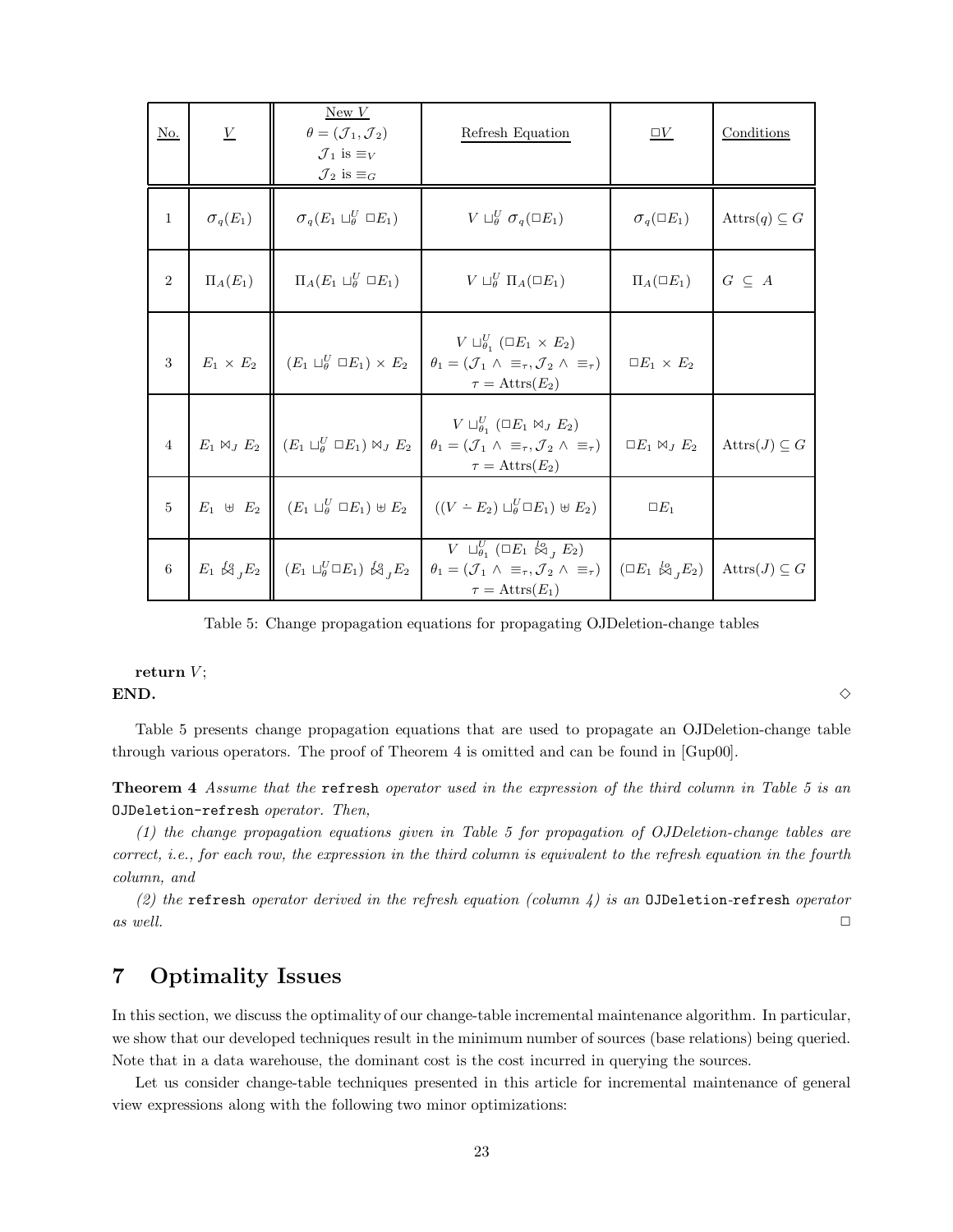- In computing a view, we tag the tuples in the result of a union operator with  $L/R$  depending on whether the tuple comes from the left operand or the right operand. The above improvement makes propagation of an aggregate and outerjoin-change table through a union operator very efficient. In essence, the refresh equation of the fifth row in Table 4 will not involve  $E_1$  or  $E_2$ .
- When computing the refresh equation, the view contents are used, whenever possible, to compute a required subexpression using minimum number of source queries. For e.g., consider  $V = R \times (S \times T)$ . In response to insertions into R, to compute changes at V, we need to query  $(S \times T)$  according to the propagation equations in Table 4. Instead, we query R and compute  $(S \times T)$  using the value of V, minimizing the number of source queries.

We incorporate the above two improvements into our change-table techniques and prove the following result (see [Gup00] for the proof).

**Theorem 5** Given an expression tree of a view  $V$ , the change-table technique queries the minimum number of sources required in order to compute changes at each node in the expression tree.  $\Box$ 

We define an algorithm to be a change-propagating algorithm if it computes changes (in some form) at each node in the given expression tree of the view. The above theorem shows that our change-table technique is better than any change-propagating maintenance algorithm for a given expression tree (even in the presence of singularity points). Although it is not necessary for an incremental maintenance algorithm to be changepropagating, all the previously proposed maintenance algorithms fall in this category.

An interesting open problem is to design a provably optimal incremental maintenance algorithm under the above cost model for maintenance of general view expressions (without restricting ourselves to the class of change-propagating algorithms). We have focussed our recent work on adapting the maintenance algorithm based on our change-table techniques to obtain an optimal approach. We conjecture that the change-table technique with some minor improvements/optimizations can be translated into an optimal incremental maintenance algorithm under the above cost model.

# 8 Related Work

A large body of work exists describing different algorithms for incrementally maintaining materialized views [BLT86, RK86, Han87, BCL89, CW91, QW91, GMS93, GLT94, GL95, CGL<sup>+</sup>96, GJM97, Qua97, GK98, LVM99, LV01, KR02, ESWDR02, PSCP02]. Each work applies to different classes of views and has various advantages and disadvantages. Below, we discuss some of the above algorithms.

Qian and Wiederhold in [QW91] present a technique (later corrected in [GLT94]) to propagate sets of insertions and deletions through relational algebra operators without duplicates. The techniques in [QW91] were extended to bag algebra by Griffin and Libkin in [GL95]. While [QW91] did not deal with aggregates at all, [GL95] did consider aggregates when they are applied as the last operator in an expression, and when there are no groupby columns. The work of [GL95] was further extended by Quass [Qua97] to include general expressions involving aggregation. However, as illustrated in Section 1, the technique of [Qua97] works with insertions and deletions, and is thereby less efficient, and more complex, than the change table technique presented in this paper. None of [QW91, GL95, Qua97] can deal with outerjoins.

Gupta et al. [GMS93] also present algorithms for incrementally maintaining views with duplicates. Aggregation is considered only for the case where a view is materialized at each aggregation node. Mumick et al. in [MQM97] give an algorithm for efficiently maintaining a set of summary tables, where a summary table is the result of applying a single aggregation over an SPJ expression over star schema tables in a data warehouse.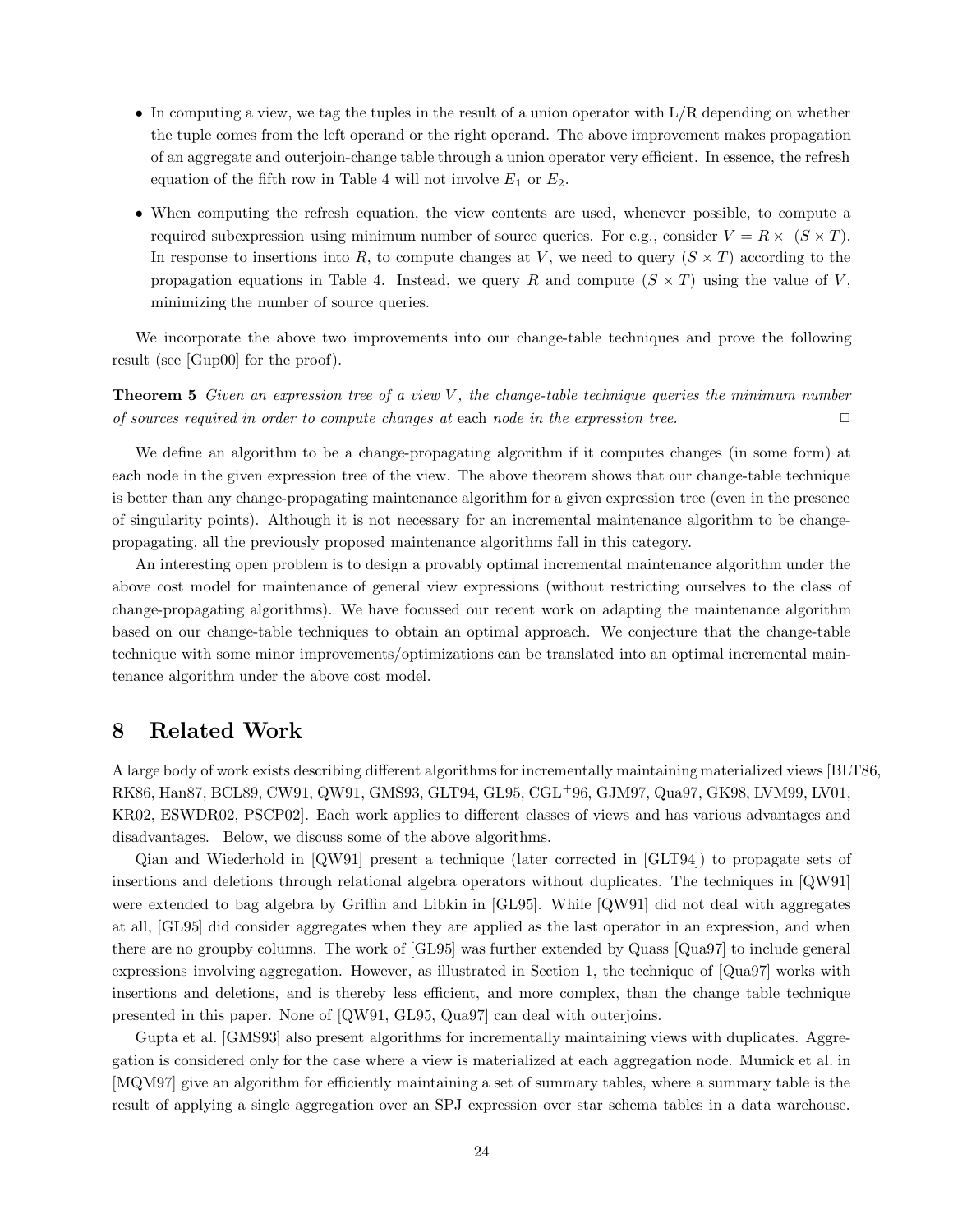Thus, [MQM97] does not consider general view expressions involving aggregate operators. In this article, we have generalized the concept of summary tables to our concept of aggregate-change tables to facilitate propagation through various relational, aggregation, and outerjoin operators. Palpanas et al. in [PSCP02] extend the above works ([GMS93, MQM97, Qua97]) by including non-distributive aggregate functions and optimizing maintenance by efficiently recomputing only the set of affected groups. However, the views considered in [PSCP02] are restricted to view expressions that have at most one aggregate operator as the last operator. Also, views are not permitted to have duplicate rows. Based on some of the above techniques, Oracle 8.1 [BDD<sup>+</sup>98] and DB2 [LSPC00] support incremental maintenance for views that are formed by a single aggregate over an equi-join view, but support only full refresh mode (i.e., complete recomputation) for general view expressions involving aggregate operators. None of the above described works ([GMS93, MQM97, PSCP02]) considers outerjoin operators in view expressions.

Gupta et al. in [GJM97] present maintenance and self-maintenance algorithms to compute the incremental changes to a materialized outerjoin view  $R \nleq S$ , where R and S are base tables. The algorithms presented in [GJM97] are procedural rather than algebraic, and do not apply to general view expressions containing outerjoin operators. Similarly, Oracle 8.1 [BDD+98] supports incremental maintenance of equi-outerjoin views, but supports only complete recomputation for general view expressions involving outerjoin operators. In work done concurrently with ours, Griffin and Kumar in [GK98] extend the techniques of [GJM97] by deriving propagation equations through outerjoin operators. As [GK98] propagates changes in the form of insertions and deletions, their incremental algorithm is less efficient than our change-table techniques for general view expressions, as illustrated in Example 1.

The problem of incremental view maintenance is closely related to the problem of self-maintainability of views [GJM94, QGMW96, GJM97]. A view is defined as self-maintainable with respect to certain kinds of changes if the view can be updated using the old view value and the changes, without accessing any base relations. The change-table technique presented in this articles, in most cases, derives maintenance expressions that do not refer to the base tables, even when such self-maintenance expressions were not possible using only insertions and deletions as types of updates. Hence, the techniques presented in this article help in deriving efficient self-maintenance expressions.

In other related works, Ali et al. [AFP00] solve the incremental maintenance problem for a large class of views expressed in Object Query Language (OQL). Liu and Vincent in [LVM99, LV01] derive incremental expressions for the general nested relational model which is used in warehouses and in XML data. El-Sayed et al. in [KR02, ESWDR02] present an algebraic approach for incremental maintenance of materialized views expressed in XQuery, an XML query language.

# 9 Conclusions

In this article, we have developed a change-table technique for incremental maintenance of general view expressions involving aggregate and outerjoin operators. To the best of our knowledge, this is the first paper to present algebraic expressions for maintaining general views involving aggregate and outerjoin operators.

Traditional maintenance techniques [QW91, GL95, Qua97] propagate insertions and deletions from the base relations to the view through each of its operators. In contrast, we compute change tables at an aggregate or outerjoin operator, and use change propagation equations to propagate the change tables through the relational, aggregate and outerjoin operators. We show that the changes represented in change tables can be applied to its corresponding materialized view using an appropriately defined refresh operator. The resulting maintenance expressions for general view expressions are simple and very efficient compared to previous techniques.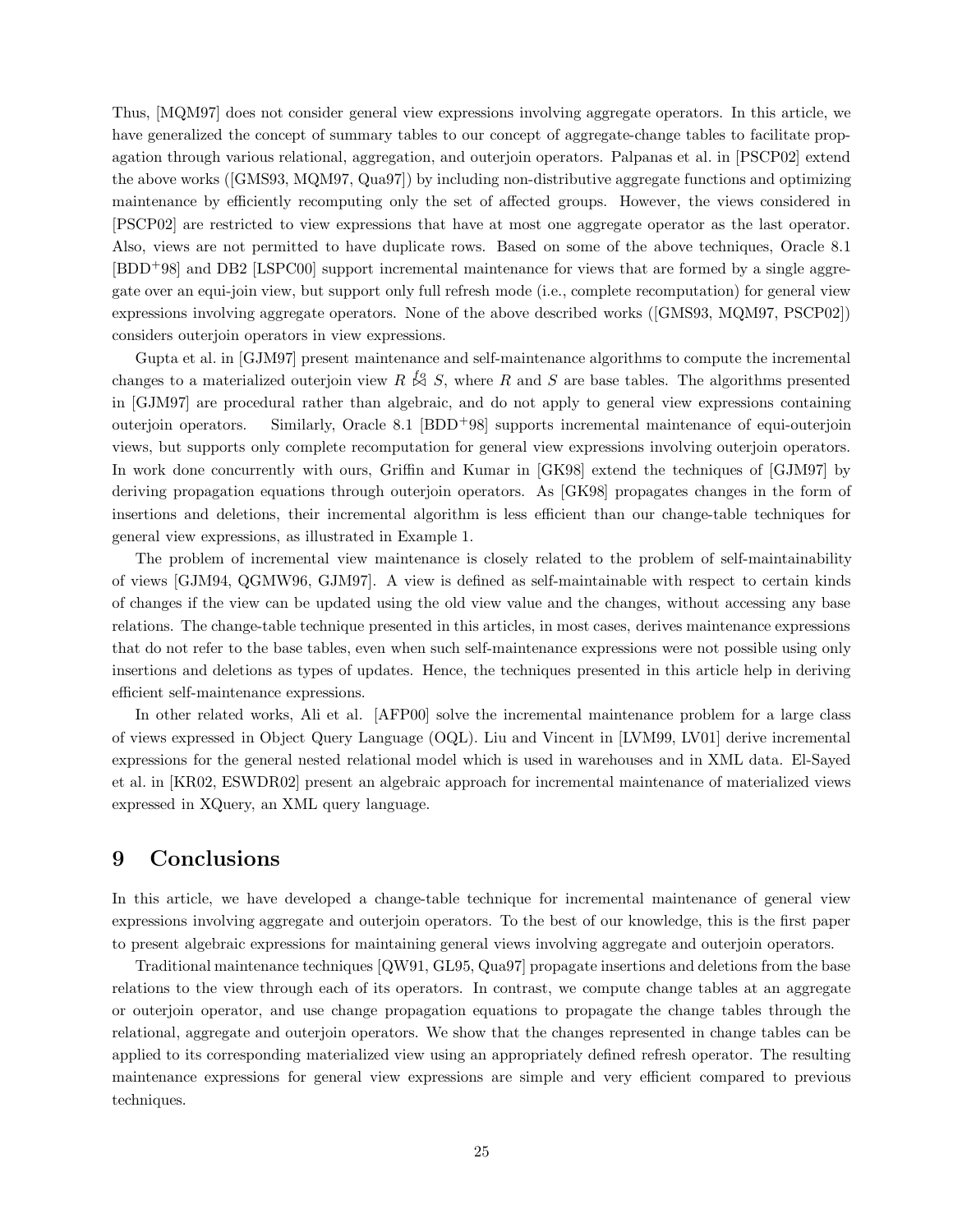The change-table technique presents a new paradigm for view maintenance using change tables. The maintenance expressions derived by the change-table techniques are usually self-maintenance expressions, as they usually refer only to the view and the changes to the base tables, minimizing the number of queries to the base tables. Such a paradigm is likely to encourage research into developing more efficient maintenance and self-maintenance expressions than are possible using the insertion/deletion paradigm. For example, the change-table technique can be used to (1) efficiently propagate certain kinds of deletions, and (2) for propagating certain kinds of updates directly, without querying the sources. These extensions of our techniques are discussed in [Gup00].

# References

- [AFP00] M. Akhtar Ali, Alvaro A. A. Fernandes, and Norman W. Paton. Incremental maintenance of materialized oql views. In Proceedings of the third ACM international workshop on Data warehousing and OLAP, 2000.
- [BCL89] J. Blakeley, N. Coburn, and P. Larson. Updating derived relations: Detecting irrelevant and autonomously computable updates. ACM Transactions on Database Systems, 14(3):369–400, September 1989.
- [BDD<sup>+</sup>98] R. Bello, K. Dias, A. Downing, J. Feenan Jr., J. Finnerty, W. Norcott, H. Sun, A. Witkowski, and M. Ziauddin. Materialized views in oracle. In Proceedings of International Conference on Very Large Data Bases, pages 659–664, 1998.
- [BLT86] J. Blakeley, P. Larson, and F. Tompa. Efficiently Updating Materialized Views. In Carlo Zaniolo, editor, Proceedings of ACM SIGMOD 1986 International Conference on Management of Data, pages 61–71, Washington, D.C., May 28-30 1986.
- [BM90] Jose A. Blakeley and Nancy L. Martin. Join index, materialized view, and hybrid hash join: A performance analysis. In Proceedings of the Sixth IEEE International Conference on Data Engineering, pages 256–263, Los Angeles, CA, February 5-9 1990.
- [BPP<sup>+</sup>93] B.Mitschang, H. Pirahesh, P. Pistor, B. Lindsay, and N. Sudkamp. Sql/xnf processing composite objects as abstractions over relational data. In Proceedings of the Ninth IEEE International Conference on Data Engineering, Vienna, Austria, April 1993.
- [BW89] T. Barsalou and G. Wiederhold. Knowledge based mapping of relations into objects. In Proceeding of Computer Aided Design, 1989.
- [BW90] B.S.Lee and G. Wiederhold. Outer joins and filters for instantiating objects from relationals databases through views. Technical report, CIFE - Stanford University, 1990.
- [CGL<sup>+</sup>96] L. Colby, T. Griffin, L. Libkin, I. Mumick, and H. Trickey. Algorithms for deferred view maintenance. In Proceedings of ACM SIGMOD 1996 International Conference on Management of Data, pages 469–480, 1996.
- [CKL<sup>+</sup>97] L. Colby, A. Kawaguchi, D. Lieuwen, I. Mumick, and K. Ross. Supporting multiple view maintenance policies. In Proceedings of ACM SIGMOD 1997 International Conference on Management of Data, pages 405–416, 1997.
- [CW91] Stefano Ceri and Jennifer Widom. Deriving production rules for incremental view maintenance. In Guy M. Lohman, Amilcar Sernadas, and Rafael Camps, editors, Proceedings of the Seventeenth International Conference on Very Large Databases, pages 108–119, Barcelona, Spain, September 3-6 1991.
- [ESWDR02] Maged EL-Sayed, Ling Wang, Luping Ding, and Elke A. Rundensteiner. An algebraic approach for incremental maintenance of materialized xquery views. In Proceedings of the fourth international workshop on Web information and data management, 2002.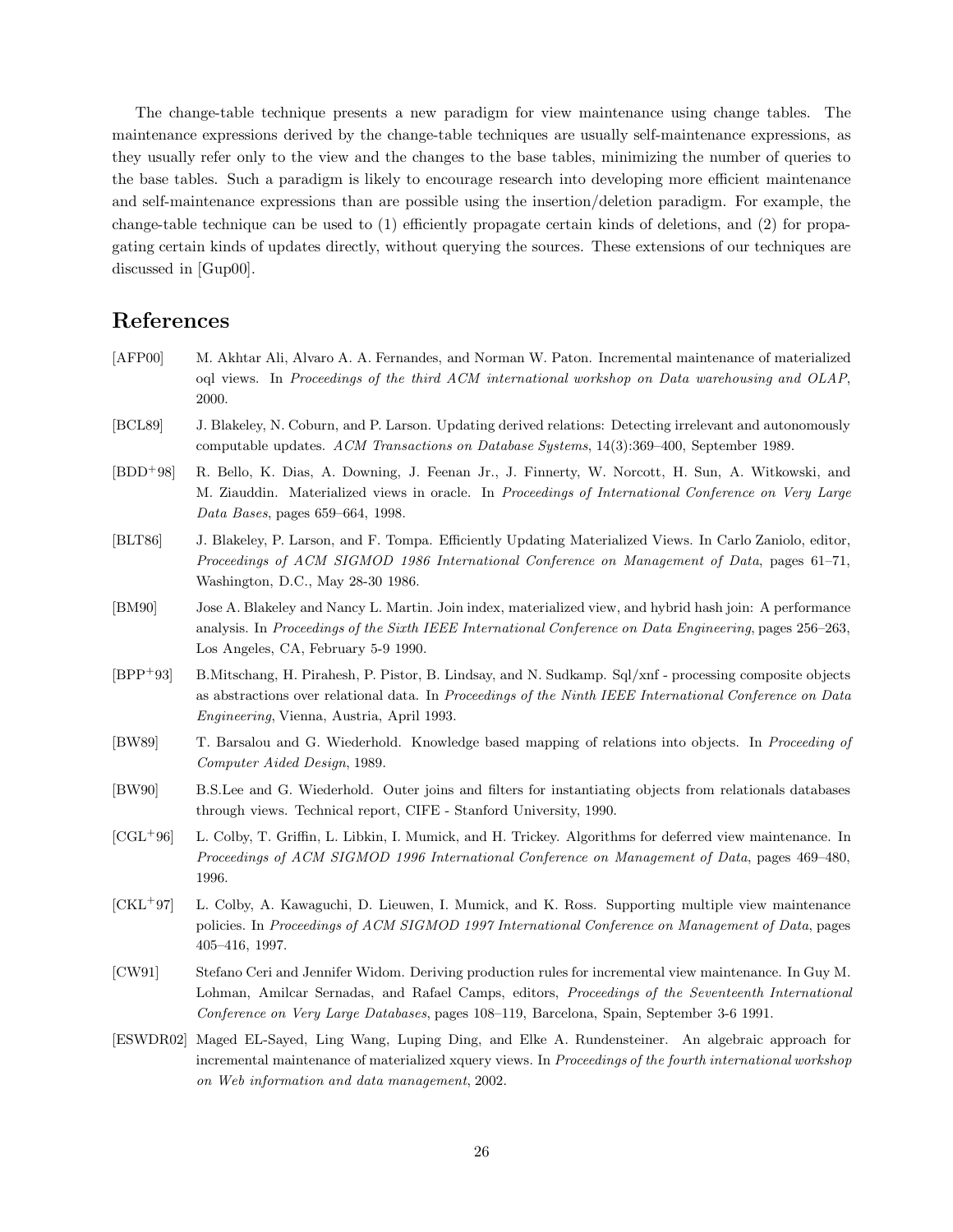- [GHQ95] A. Gupta, V. Harinarayan, and D. Quass. Generalized projections: A powerful approach to aggregation. In Proceedings of the 21<sup>st</sup> International Conference on Very Large Databases, Zurich, Switzerland, September 11-15 1995.
- [GJM94] Ashish Gupta, H. V. Jagadish, and Inderpal Singh Mumick. Data integration using self-maintainable views. Technical Memorandum 113880-941101-32, AT&T Bell Laboratories, November 1994.
- [GJM96] A. Gupta, H. Jagadish, and I. S. Mumick. Data integration using self-maintainable views. In Proceedings of the Fifth International Conference on Extending Database Technology, pages 140–144, Avignon, France, March 1996. Industrial Session.
- [GJM97] A. Gupta, H.V. Jagadish, and I.S. Mumick. Maintenance and self-maintenance of outerjoin views. In Proceedings of the NGITS, Tel Aviv, Israel, June 1997.
- [GK98] T. Griffin and B. Kumar. Algebraic change propagation for semijoin and outerjoin queries. SIGMOD Record, 27(3), September 1998.
- [GL95] T. Griffin and L. Libkin. Incremental maintenance of views with duplicates. In Proceedings of the ACM SIGMOD International Conference on Management of Data, pages 316–327, San Jose, California, May 1995.
- [GLT94] Timothy Griffin, Leonid Libkin, and Howard Trickey. A correction to "incremental recomputation of active relational expressions" by Qian and Wiederhold. Technical report, AT&T Bell Laboratories, Murray Hill NJ, 1994.
- [GM95] A. Gupta and I. Mumick. Maintenance of materialized views: Problems, techniques, and applica tions. Special Issue on Materialized Views and Data Warehousing, IEEE Data Engineering Bulletin, 18(2):3–19, June 1995.
- [GMS93] A. Gupta, I. Mumick, and V. Subrahmanian. Maintaining views incrementally. In Proceedings of ACM SIGMOD 1993 International Conference on Management of Data, Washington, DC, May 26-28 1993.
- [Gup00] H. Gupta. Selection and Maintenance of Views in a Data Warehouses. PhD thesis, Stanford University, Department of Computer Science, 2000. Chapter 4.
- [Han87] E. Hanson. A performance analysis of view materialization strategies. In Umeshwar Dayal and Irv Traiger, editors, Proceedings of ACM SIGMOD 1987 International Conference on Management of Data, pages 440–453, San Francisco, CA, May 27-29 1987.
- [KR02] Andreas Koeller and Elke A. Rundensteiner. Incremental maintenance of schema-restructuring views. In Proceedings of the International Conference on Extending Database Technology (EDBT), 2002.
- [LSPC00] W. Lehner, R. Sidle, H. Pirahesh, and R. Cochrane. Maintenance of automatic summary tables. In Proceedings of the ACM Conference on Management of Data (SIGMOD), pages 512–513, 2000.
- [LV01] Jixue Liu and Millist Vincent. Derivation of incremental equations for nested relations. In Proceedings of the 12th Australasian conference on Database technologies, 2001.
- [LVM99] Jixue Liu, Millist Vincent, and Mukesh Mohania. Incremental maintenance of nested relational views. In Proceedings of the International Symposium on Database Engineering and Applications (IDEAS), 1999.
- [MQM97] I. Mumick, D. Quass, and B. Mumick. Maintenance of data cubes and summary tables in a warehouse. In Proceedings of the ACM SIGMOD International Conference of Mangement of Data, Tucson, Arizona, June 1997.
- [PSCP02] T. Palpanas, R. Sidle, R. Cochrane, and H. Pirahesh. Incremental maintenance for non-distributive aggregate functions. In Proceedings of the International Conference on Very Large Data Bases, 2002.
- [QGMW96] D. Quass, A. Gupta, I. Mumick, and J. Widom. Making views self-maintainable for data warehousing. In Proceedings of the Fifth International Conference on Parallel and Distributed Information Systems (PDIS), 1996.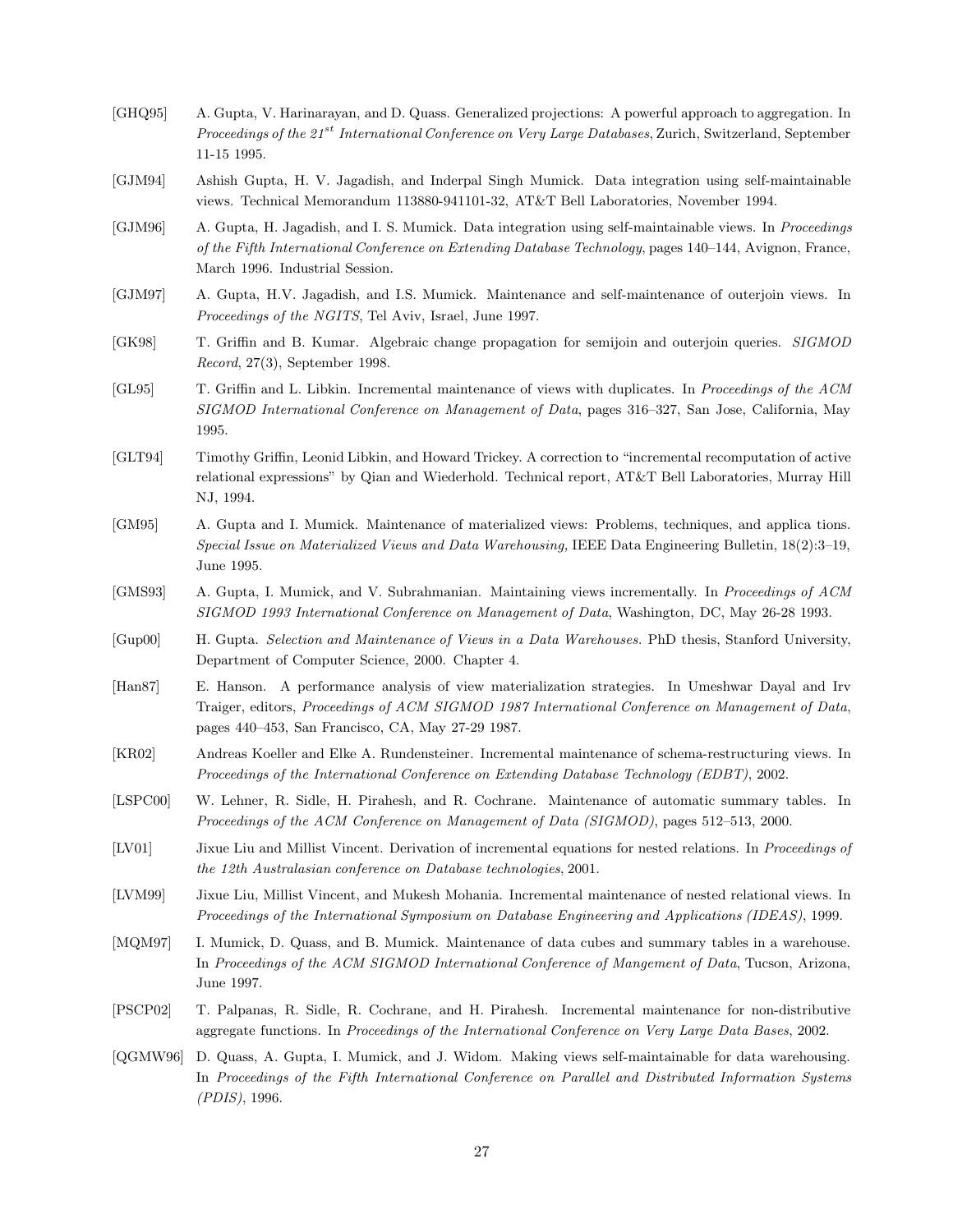- [QM97] D. Quass and I. Mumick. Optimizing the refresh of materialized views. Unpublished Manuscript, 1997.
- [Qua97] D. Quass. Materialized Views in Data Warehouses. PhD thesis, Stanford University, Department of Computer Science, 1997. Chapter 4. Preliminary version appears as Maintenance Expressions for Views with Aggregation in the ACM Workshop on Materialized Views, 1996.
- [QW91] Xiaolei Qian and Gio Wiederhold. Incremental recomputation of active relational expressions. IEEE Transactions on Knowledge and Data Engineering, pages 337–341, 1991.
- [RK86] N. Roussopoulos and H. Kang. Principles and techniques in the design of ADMS±. IEEE Computer, pages 19–25, December 1986.
- [RU96] A. Rajaraman and J. Ullman. Integrating information by outerjoins and full disjunctions. In Proceedings of the Fifteenth Symposium on Principles of Database Systems (PODS), Montreal, Canada, June 1996.

Recommended by Yannis Ioannidis, Area Editor.

# A Maintenance expressions derived using techniques in [Qua97]

For our purposes, its not important to understand the maintenance expressions given below and they are given here primarily to show their complexity. We have used  $\bowtie$  to denote a natural join operation,  $\bowtie_G$  to denote an equi-join operation on a set of attributes  $G$ ,  $\overline{\triangleright}$  to denote an anti-semijoin operation, and  $\pi_A$  to denote the generalized projection symbol, which represent the groupby operation of SQL as described in [GHQ95] and Section 1. Also, *l.a* and *r.a* refer to the attribute a of the left and right operands respectively.

|  | Let $A_1 = {\text{storeID}, \text{itemID}, \text{SumSISales}, \text{NumSISales}}$                                                                                                        |
|--|------------------------------------------------------------------------------------------------------------------------------------------------------------------------------------------|
|  | Let $A_{1,ins}$ = {storeID, itemID, price, count = 1}                                                                                                                                    |
|  | Let $A_{1,del} = {\text{storeID}, \text{itemID}, \text{price}} = -\text{price}, \text{count} = -1$                                                                                       |
|  | Let $A_{1,\delta}$ = {storeID, itemID, SumSISales = sum(price), NumSISales = sum(_count)}                                                                                                |
|  | $\delta$ sales = $\Pi_{A_{1,ins}}(\sigma_{(date>1/1/95)}(\triangle\text{sales})) \cup \Pi_{A_{1,del}}(\sigma_{(date>1/1/95)}(\nabla\text{sales}))$                                       |
|  | $\nabla(SISales) = \Pi_{r.a a \in A_1}(\pi_{A_1,\delta}(\delta sales) \bowtie_{storeID,itemID} SISales)$                                                                                 |
|  | $\triangle$ (SISales) = $\Pi_{\{(r.a+l.a) a\in A_1\}}( \sigma_{r.Num SISales+l.Num SISales>0}(\pi_{A_{1,\delta}}(\delta \text{sales}) \bowtie_{storeID,itemID} \text{SISales}))$         |
|  | $\forall$ $\sigma_{l.NumSI Sales>0}$ ( $\pi_{A_{1,\delta}}$ ( $\delta$ sales) $\overline{\bowtie}_{storeID,itemID}$ SISales)                                                             |
|  | Let $A_2 = \{city, SumCiSales, NumCiSales\}$                                                                                                                                             |
|  | Let $A_{2,ins}$ = {city, SumSISales, NumSISales}                                                                                                                                         |
|  | Let $A_{2,del}$ = {city, SumSISales = -SumSISales, NumSISales = -NumSISales}                                                                                                             |
|  | Let $A_{2,\delta}$ = {city, SumCiSales = sum(SumSISales), NumCiSales = sum(NumSISales)}                                                                                                  |
|  | $\delta_2$ = $\Pi_{A_{2,ins}}(\triangle SISales \bowtie stores) \uplus \Pi_{A_{2,del}}(\triangledown SISales \bowtie stores)$                                                            |
|  | $\begin{array}{lcl} \nabla(\texttt{CitySales}) & = & \Pi_{r.a a \in A_2} (\ \pi_{A_2, \delta}(\delta_2) \ \bowtie_{storeID, itemID} \texttt{CitySales}) \end{array}$                     |
|  | $\triangle({\tt CitySales}) \;\; = \;\; \Pi_{\{(r.a+l.a) \mid a \in A_2 \}}(\; \sigma_{r.Num CiSales+l.Num CiSales>0}(\pi_{A_2, \delta}(\delta_2) \;\; \bowtie_{city} {\tt CitySales}))$ |
|  | $\forall$ $\sigma_{l.\textit{NumC} is a less > 0}$ ( $\pi_{A_{2,\delta}}(\delta_2)$ $\overline{\bowtie}_{city}$ CitySales)                                                               |